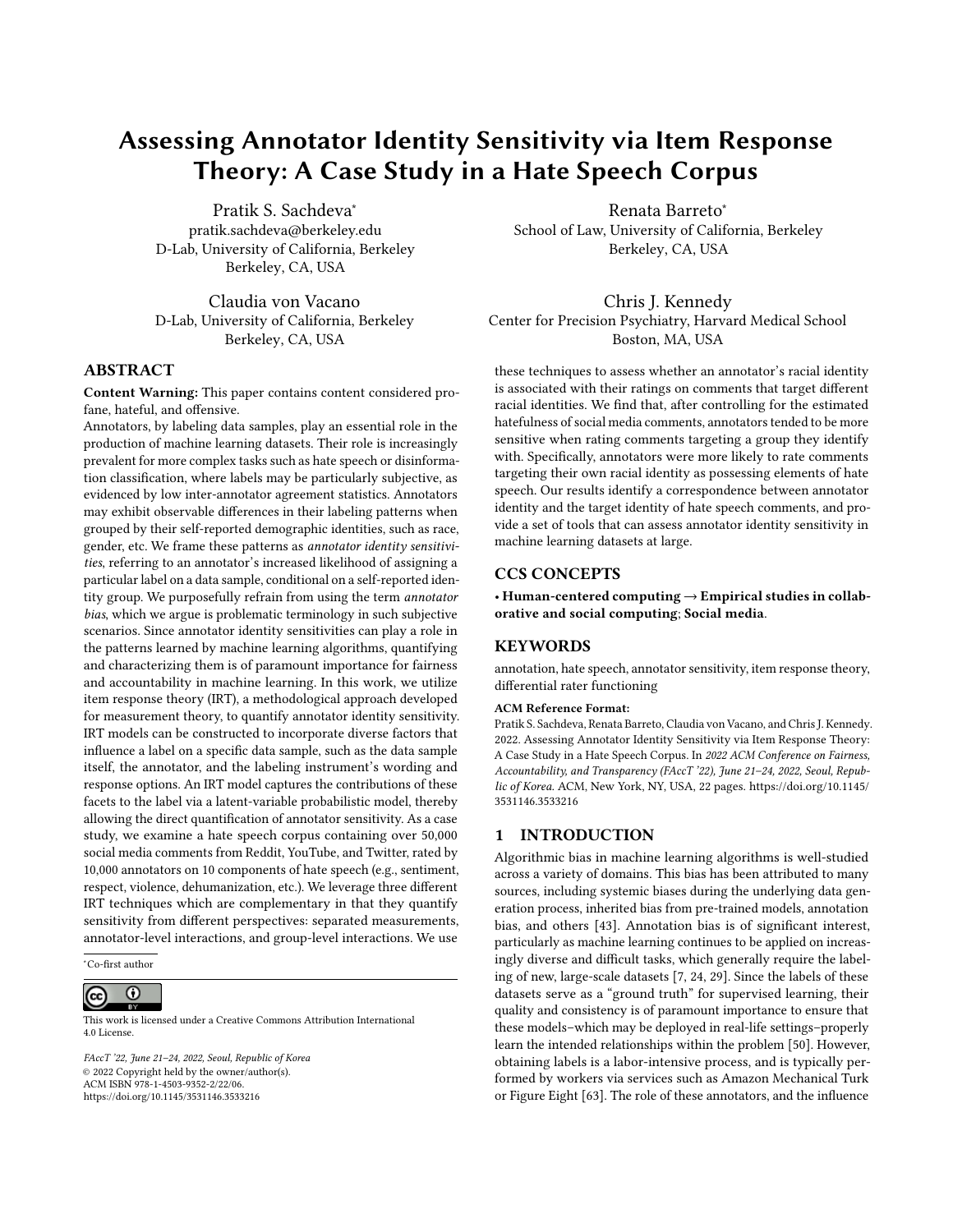of their background and perspective on label generation, has long been underappreciated within the machine learning community [\[7,](#page-10-0) [49\]](#page-11-5).

The notion of a "ground truth" label suggests a universally agreed upon label for each data sample. In reality, however, annotators may express disagreement on labels. This is especially true in tasks dealing with complex, nuanced concepts, such as hate speech or disinformation classification. In these cases, a measure of "annotator agreement", such as Kripendorff's alpha, is often used to assess the quality of the dataset [\[37\]](#page-11-6). Greater agreement suggests higher quality labels, indicating the data is suitable for predictive modeling. This viewpoint, however, treats the different perspectives offered by the annotators on each task as noise that must be tamped down. An alternative perspective, rather, acknowledges that a ground truth label may not exist [\[6\]](#page-10-1). Instead, the annotator disagreement could in part reflect the different viewpoints of the annotators. These viewpoints may stem from differences in how annotators interpret the task, their own opinions on the correct label, or their understanding and perception of the data sample under examination. Even when annotators have a high level of agreement during one labeling process, there is no guarantee that future annotators would interpret the labeling question in exactly the same way or with the same level of agreement. Therefore, a consistent "ground truth" may only be stable over short time periods.

An annotator's disagreement relative to the average annotator rating–when it persists across data samples–could be viewed as a statistical bias. In scenarios where there is no clear ground truth label, however, denoting such patterns as bias is problematic. Thus, we abstain from referring to the observations we characterize in this work as "annotator biases" and instead call them annotator sensitivities. Annotator sensitivities refer to an annotator's higher likelihood of assigning a particular label relative to the rest of the annotator pool (we expound on this in the hate speech context shortly). Annotator sensitivities become ethically and socially concerning when they reinforce algorithmic oppression against minoritized or marginalized populations (currently and historically) [\[47\]](#page-11-7). For example, past work has identified correspondences between an annotator racial or gender identity and their rating patterns–or annotator identity sensitivities–particularly when racial or gender identity is prevalent in the task [\[3,](#page-10-2) [24,](#page-11-1) [26,](#page-11-8) [38,](#page-11-9) [60\]](#page-11-10). Since annotator identity sensitivity can play a role in the training of machine learning algorithms, identifying and quantifying it in labeled datasets is critical for better understanding the sources of algorithmic bias and developing mitigation strategies.

The aforementioned approaches can be viewed within the general field of measurement theory, which aims to obtain estimates of latent attributes. Approaches which rely on notions of annotator agreement can be cast within classical test theory (CTT) [\[48,](#page-11-11) [64\]](#page-11-12). However, CTT has been superseded by item response theory (IRT), which offers a more robust modeling formalism [\[19,](#page-10-3) [28,](#page-11-13) [55\]](#page-11-14). IRT models can be constructed that incorporate the diverse sources influencing a label, such as the sample itself, the annotator, the task at hand, etc. The contributions of these facets to the labels are captured via the parameters of a latent-variable probabilistic model. Thus, IRT offers a novel set of tools to examine annotated datasets in machine learning [\[19\]](#page-10-3).

FAccT '22, June 21-24, 2022, Seoul, Republic of Korea Pratik S. Sachdeva, Renata Barreto, Claudia von Vacano, and Chris J. Kennedy

In this work, we propose leveraging techniques from IRT to assess annotator sensitivity in labeled datasets. As a case study, we examine annotator sensitivity within hate speech measurement, since it is an important human rights problem studied in computational social science, with well-documented cases of annotator disagreement and algorithmic bias in trained machine learning models [\[14,](#page-10-4) [44,](#page-11-15) [60\]](#page-11-10). As discussed above, we abstain from using the term "annotator bias", which can be ambiguous, with statistical or social interpretations, and suggests a ground truth that does not exist in this setting. We instead refer to the patterns we aim to quantify as annotator sensitivities. In this context, higher annotator sensitivity would imply that an annotator may be more likely to rate a comment as exhibiting aspects of hate speech relative to the remaining annotator population. We specifically focus on annotator identity sensitivities, in which annotator identity may correspond with differences in sensitivities: e.g., annotators of different racial identities may exhibit different sensitivities when labeling hate speech comments. We acknowledge that the term "sensitivity" brings its own set of norms and assumptions, with the possible framing of "overly sensitive annotators". We see annotator sensitivity, when it serves uplift minoritized communities in the face of algorithm oppression and hate speech, as a desirable quality in annotator labeling [\[4\]](#page-10-5). On the other hand, not all annotator sensitivity is warranted. For example, we reject annotator sensitivity favorable toward positions that reinforce white supremacy and white fragility, and aim for our methods to support annotator interventions in these cases.

We utilized a previously gathered hate speech corpus containing hate speech annotations to 50,000 social media comments by 10,000 annotators [\[32\]](#page-11-16). Importantly, the corpus contains demographic information about the annotators and tracks granular identity groups of each comment's target(s). Thus, we can suitably test the hypothesis that there exists a relationship between an annotator's identity and their sensitivity toward rating speech targeting a particular identity group. Using three different approaches rooted in IRT, we demonstrate that annotators are typically more sensitive to comments that target their own identity groups. For example, an annotator self-identifying as a particular racial identity is more likely to rate a comment targeting that racial identity as exhibiting features of hate speech. We further demonstrate that similar relationships hold for other identity groups, emphasizing how multiple identity groups can correspond to annotator sensitivity. Together, these results highlight the importance of considering annotator identity in downstream machine learning.

This paper is structured as follows. First, we discuss related work within annotation for machine learning, IRT, and IRT for machine learning (Section [2\)](#page-1-0). Next, we briefly discuss the hate speech corpus we utilize, provide an introduction to IRT, and detail the three approaches we use to quantify annotator sensitivity (Section [3\)](#page-2-0). We then present our results utilizing these three approaches (Section [4\)](#page-4-0). We conclude with a discussion on limitations and future work (Section [5\)](#page-9-0).

### <span id="page-1-0"></span>2 RELATED WORK

As noted by Geiger et al. [\[23\]](#page-11-17), many machine learning datasets lack information on annotator demographics, annotator independence,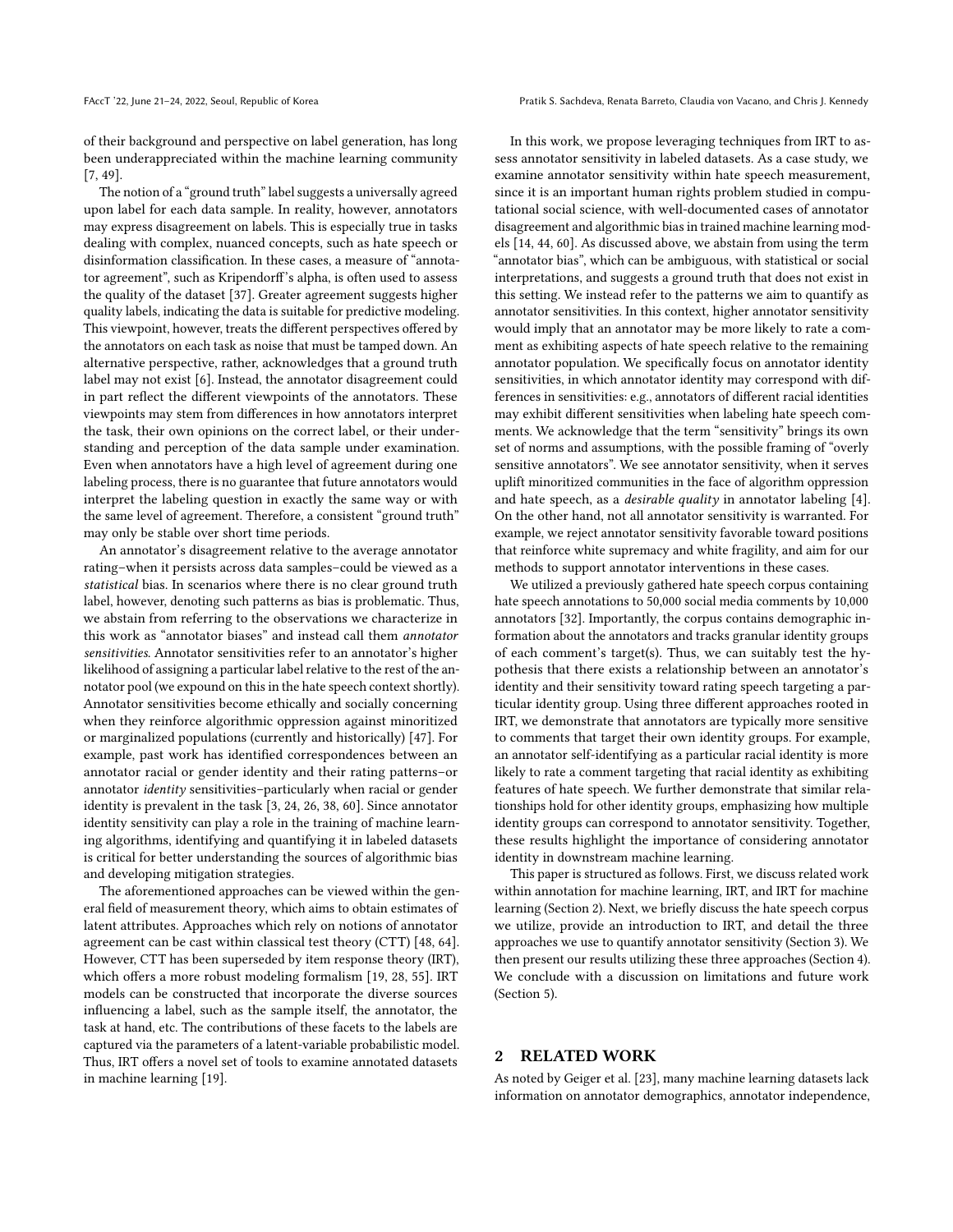reliability metrics, and compensation details. Some work has investigated the demographic makeup of virtual workers on Amazon Mechanical Turk, finding that they skew toward white and male [\[17,](#page-10-6) [56\]](#page-11-18). Additional work has investigated the relationship between the demographic characteristics of annotators and the labels they generate. In one of the earliest works on the role of annotators' demographics in hate speech classification, Waseem [\[66\]](#page-11-19) found that CrowdFlower annotators were more likely to label an observation as hate speech relative to annotators who were feminist and antiracism activists. This paper builds off of prior work which included the predicted gender of the user into the classification model [\[67\]](#page-11-20). Garten et al. [\[22\]](#page-10-7) developed embeddings that represented the demographic information of the speaker and include this information as features in the model, resulting in improved accuracy.

In an examination of annotator-generated text, Geva et al. [\[24\]](#page-11-1) found that annotators introduced particular biases into classifiers that could not be attributed to the difficulty of the text that they labeled and, furthermore, the authors warned of the dangers of having a few workers account for the majority of the data. Similarly, Al Kuwatly et al. [\[3\]](#page-10-2) examined the impact of classifiers trained on data labeled by annotators from different demographic groups, namely gender, native language, age group, and education. While they do not find any differences in the male vs. female classifiers, they do find that native language, age groups, and education levels impact the perception of hate speech. Larimore et al. [\[38\]](#page-11-9) find that the racial identity of the annotator influences their perception of tweets that are about Black people, with the largest difference between white and Black annotators focusing on the latent topic modeling anti-racist politics. Gold et al. [\[25\]](#page-11-21) show that for political and personal content targeting women, female labelers are more likely than men to rate it as hate speech and also to classify it as more virulent than men. Sap et al. [\[61\]](#page-11-22) found similar correspondences between annotator identity and ratings on toxic speech, and connected this to an annotator's held beliefs. Our work follows the legacy of critical social scientists that evaluate the values present in machine learning datasets [\[8,](#page-10-8) [16,](#page-10-9) [33,](#page-11-23) [62\]](#page-11-24). In this work, we apply a computational social science lens to a dataset that provides annotator information to critically assess annotator identity sensitivity within hate speech measurement.

IRT has been used in limited capacity within the machine learning literature, with most work highlighting its usage in secondary analyses on trained classifiers [\[42,](#page-11-25) [53,](#page-11-26) [71\]](#page-11-27), or to improve model interpretability [\[34\]](#page-11-28). Assessing annotator perspective in the IRT literature is well developed [\[19,](#page-10-3) [20,](#page-10-10) [45,](#page-11-29) [46,](#page-11-30) [58,](#page-11-31) [70\]](#page-11-32), with techniques often applied in educational assessment, such as writing [\[5,](#page-10-11) [35\]](#page-11-33) or speaking examinations [\[35\]](#page-11-33). These settings are typically characterized by a small number of annotators. To our knowledge, IRT techniques have not previously been leveraged to assess annotator sensitivity in larger-scale machine learning datasets.

### <span id="page-2-0"></span>3 METHODS

The code used to conduct the analyses and create the figures shown in this paper is publicly available on Github [\[59\]](#page-11-34).

#### <span id="page-2-1"></span>3.1 Hate speech corpus

We utilized a hate speech corpus created by Kennedy et al. [\[32\]](#page-11-16) consisting of 50,000 social media comments annotated by 10,000 annotators. We provide brief details on the dataset, and refer the reader to the original paper for further information. In contrast to the majority of prior hate speech corpora, this corpus consists of annotations for several different survey items (labels) per comment. These items reflect a theoretical construct of hate speech, which captures degrees of "hatefulness" on a continuous spectrum rather than a yes/no dichotomy. For example, a comment espousing genocide, according to the construct, is inherently more hateful than a comment that expresses negative bias toward an identity group. A binary classification of hate speech would not indicate differences in the degree of hatefulness–only that, according to the annotator, the comment satisfies the criteria of hate speech [\[14,](#page-10-4) [15,](#page-10-12) [30,](#page-11-35) [51\]](#page-11-36). Thus, additional annotations included in this dataset provide greater flexibility in interrogating the inherent hatefulness of the comments.

Annotators provided ratings on a five-level Likert-style scales for ten different survey items, capturing the following aspects of hate speech: sentiment, respect, insult, humiliation, dehumanization, violence, genocide, attacking/defending, status, and a ternary hate speech classification. In each case, a higher rating on the Likert scale aligned with "more hatefulness". For example, on survey item "respect", a higher rating implies that the annotator feels the comment expresses a greater degree of disrespect (with disrespect being aligned with more hatefulness). Ratings were collapsed for specific survey items in cases where the granularity of the rating scale did not match the empirical distribution of ratings. See Appendix [A](#page-12-0) for details on the hate speech construct and survey items.

The dataset additionally includes information on the target of each social media comment. Specifically, annotators were asked to provide labels on various identity groups targeted by the comments. These identity groups spanned race, religion, national origin, gender identity, sexual orientation, age, physical disability, and political ideology. Importantly, annotators were allowed to select multiple target identities for each comment. Annotators were also asked to voluntarily provide their demographic information, including their racial identity, age, gender identity, educational level, income, sexual orientation, religious affiliation, and their political ideology. Thus, this dataset captures two key identity variables interacting in the hate speech annotation task: the identity(ies) targeted by the comment and the annotator identities.

# 3.2 Item response theory provides a framework for measurement

Annotation tasks can be cast within the general field of measurement theory, the goal of which is to measure a latent attribute of a particular unit (here, a social media comment). Classical test theory posits that observed scores via annotation or testing reflect a true underlying score, with additional measurement error [\[48,](#page-11-11) [64\]](#page-11-12). However, it makes no assumptions about the sources of the measurement error, such as the difficulty of the task or annotator influence. Item response theory, meanwhile, provides a framework to assess these contributions to the observed score via a latent-variable probabilistic model that explicitly captures separate contributions to the ratings in its parameters [\[19,](#page-10-3) [28,](#page-11-13) [55\]](#page-11-14). It simultaneously places the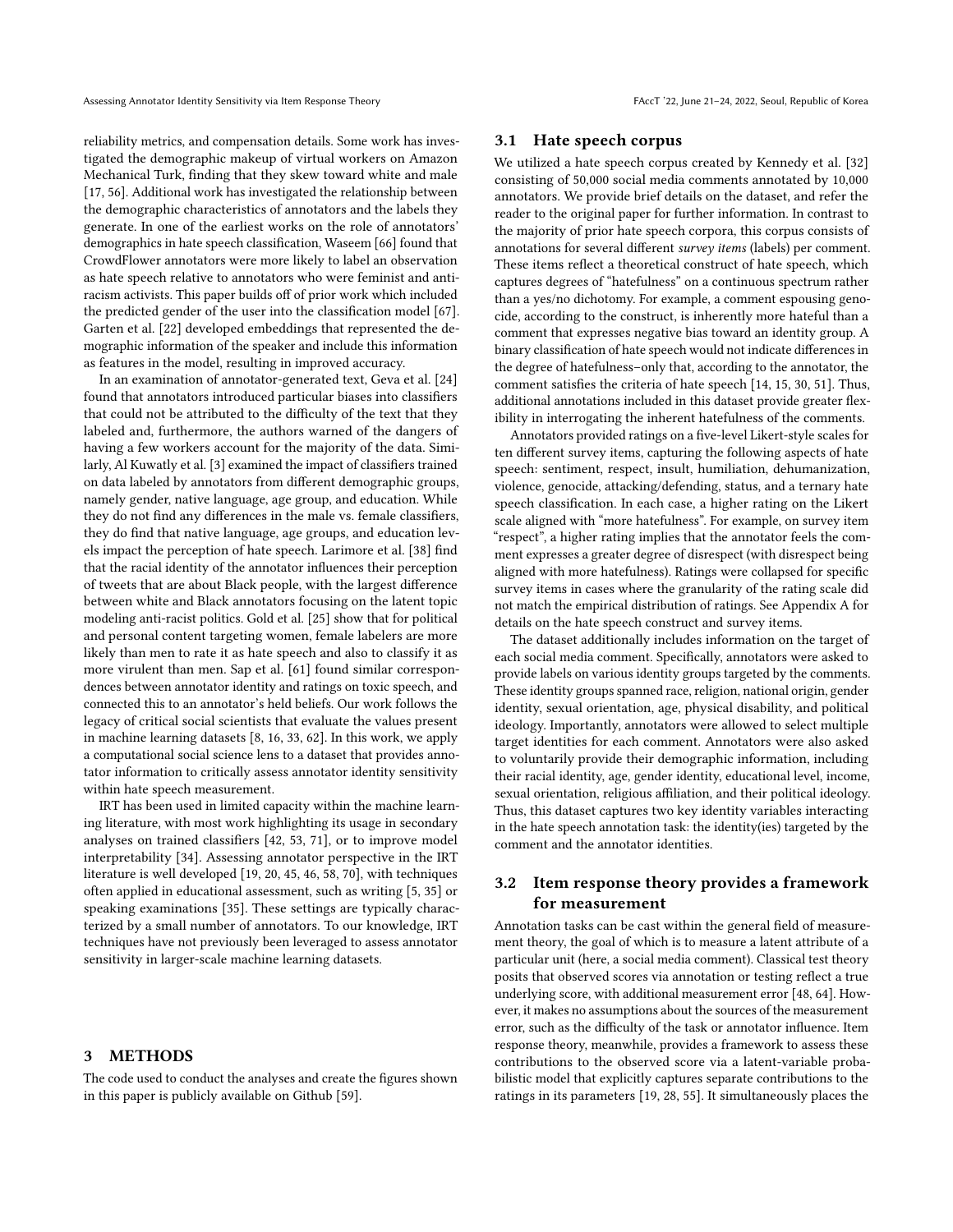FAccT '22, June 21-24, 2022, Seoul, Republic of Korea Pratik S. Sachdeva, Renata Barreto, Claudia von Vacano, and Chris J. Kennedy

fitted parameters on a common, continuous scale that represents the task at hand. In this case study, IRT allows for the construction of a scale that reflects different degrees of underlying "hatefulness" [\[32\]](#page-11-16).

Developing a measurement scale for a problem requires the conceptualization of a construct that represents the underlying scale [\[68\]](#page-11-37). Then, an IRT model of this construct is developed using the responses to survey items (labels) that interrogate each comment along the construct. For example, Kennedy et al. [\[32\]](#page-11-16) proposed a hate speech construct that encompasses supportive, counterspeech, neutral, biased, hostile, dehumanizing, violent, and genocidal speech. The ten survey items mentioned in the prior section, then, were specifically designed to test this construct via multiple annotators' responses to the survey items. Thus, the IRT model aims to synthesize a score capturing the hatefulness of comments given the construct, which is measured via annotator responses to the survey items.

In this work, we specifically use the many-facet Rasch model as our IRT model of choice [\[19,](#page-10-3) [39,](#page-11-38) [41,](#page-11-39) [45\]](#page-11-29). Our model captures the interaction of three "facets": (i) the comments, each with their own degree of "hatefulness", (ii) the annotators, who may exhibit their own internal thresholds in labeling comments as hate speech, and (iii) the survey items, which provide information on different regions of the "hatefulness" spectrum. The model measures each facet via parameters in a probabilistic model. We fit all IRT models using the Facets software package [\[40\]](#page-11-40).

The IRT model captures the decision of opting for rating  $k$  (say, "strongly agree") versus rating  $k - 1$  ("agree"). Specifically, let  $p_{nijk}$ be the probability that rater  $j$  assigns comment  $n$  a rating  $k$  on survey item *i*. Similarly define  $p_{nij(k-1)}$ , but for rating  $k - 1$ . Then, the model can be written as: the model can be written as:

$$
\log\left[\frac{p_{nijk}}{p_{nij(k-1)}}\right] = \theta_n - \delta_i - \alpha_j - \tau_k. \tag{1}
$$

In equation [\(1\)](#page-3-0), each term is in logit units. By exponentiating both sides, we can view the left hand side as an odds ratio (OR) denoting the likelihood that an annotator "bumps up" their rating:

$$
OR_{nijk} = \exp(\theta_n - \delta_i - \alpha_j - \tau_k). \tag{2}
$$

We reiterate that all survey items are aligned in their numerical code ordering. Thus, "bumping up" a rating always corresponds to a higher degree of hatefulness. A larger odds ratio implies that the annotator is more likely to rate a comment as possessing some aspect of hate speech. Intuitively, the odds ratio should depend on the facets at hand:

- $\theta_n$ , or the **hate speech score** of comment *n*. Higher values of  $\theta_n$  indicate a more inherently hateful comment. This corresponds to a larger odds ratio, since a more hateful comment should elicit higher survey item ratings from the annotator.
- $\delta_i$ , or the **difficulty** of survey item *i*. The difficulty sets a scale for the hate speech score. Specific survey items such as scale for the hate speech score. Specific survey items, such as "genocide" inherently capture higher degrees of "hatefulness", and would thus possess a larger difficulty. Thus, it is more "difficult" for a comment to exhibit aspects of genocide in the sense that themes of genocide are more hateful on the underlying hate speech scale.
- $\alpha_j$ , or the **severity** of rater *j*. Higher values of severity will reduce the odds ratio indicating that the annotator is less reduce the odds ratio, indicating that the annotator is less likely to provide higher ratings of hate speech aspects. If we negate the severity, we can instead interpret it as a term capturing "sensitivity." Without estimating such a term, existing annotation approaches assume equal severity across annotators.
- $\tau_k$  is the **difficulty** of response k, or an indicator of the rarity<br>of response k relative to  $k-1$ . This term allows the distances of response  $k$  relative to  $k - 1$ . This term allows the distances between each response option to vary by item, rather than, for example, "strongly agree" being at the same location on the scale for every item.

This model captures multiple factors that may influence the rating on a sample in a hate speech corpus: the inherent hatefulness of the comment, the sensitivity of the annotator, and the task at hand (e.g., the labeling). The model separates the content of the comment from any annotator-level modulation, allowing the examination of each facet separately.

### 3.3 Approaches to assess sensitivity in an IRT model

A strength of the IRT model is its ability to capture an annotator's sensitivity via the severity parameter  $\alpha_j$ . This sensitivity is calcu-<br>lated in the context of the bate speech scale, directly quantifying lated in the context of the hate speech scale, directly quantifying an annotator's tendency to rate comments as possessing elements of hate speech that cannot be explained by the comment or task. However, the severity does not indicate how such rating tendencies may vary across particular subgroups. Here, we are interested in the intersection between annotator identity and target identity. Thus, we must use new methods that interrogate the modulation of the severity parameter as a function of identity subgroups.

<span id="page-3-0"></span>We use a suite of techniques called *differential rater functioning* (DRF), which seek to determine whether ratings are invariant over annotators, across particular subgroups [\[19,](#page-10-3) [46,](#page-11-30) [58\]](#page-11-31). Here, we describe three DRF approaches: separated measurements, annotatorlevel interactions, and group-level interactions. These approaches are complementary in that they assess annotator sensitivity from different perspectives.

<span id="page-3-2"></span><span id="page-3-1"></span>3.3.1 Separated Measurements. Separated measurements tests for DRF via examination of multiple IRT models, each corresponding to a different subgroup [\[20,](#page-10-10) [70\]](#page-11-32). Specifically, we partition the corpus  ${\cal D}$ into separate datasets  $\left\{ \mathcal{D}_{p}\right\} _{p=1}^{P},$  each corresponding to a particular subgroup p. Then, we fit an IRT model to each sub-corpus  $\mathcal{D}_p$ . Difficulty parameters are held constant across fits to ensure that all models are fit to a common scale. Differences in annotator behavior can be assessed, then, by examining how the severity parameters vary across the  $p$  fits.

As a direct example, suppose we aim to identify whether annotators exhibit preference toward comments targeting one of two identity groups. We obtain two sub-corpora,  $\mathcal{D}_1$  and  $\mathcal{D}_2$ , which correspond to samples targeting identity groups 1 and 2, respectively. We fit an IRT model to each, obtaining severity estimates  $\alpha_{j,1}$  and  $\alpha_{i,2}$  for annotator *j*. We quantify the annotator's sensitivity toward one identity group as the annotator lean:

$$
\Delta \alpha_j = \alpha_{j,1} - \alpha_{j,2} \tag{3}
$$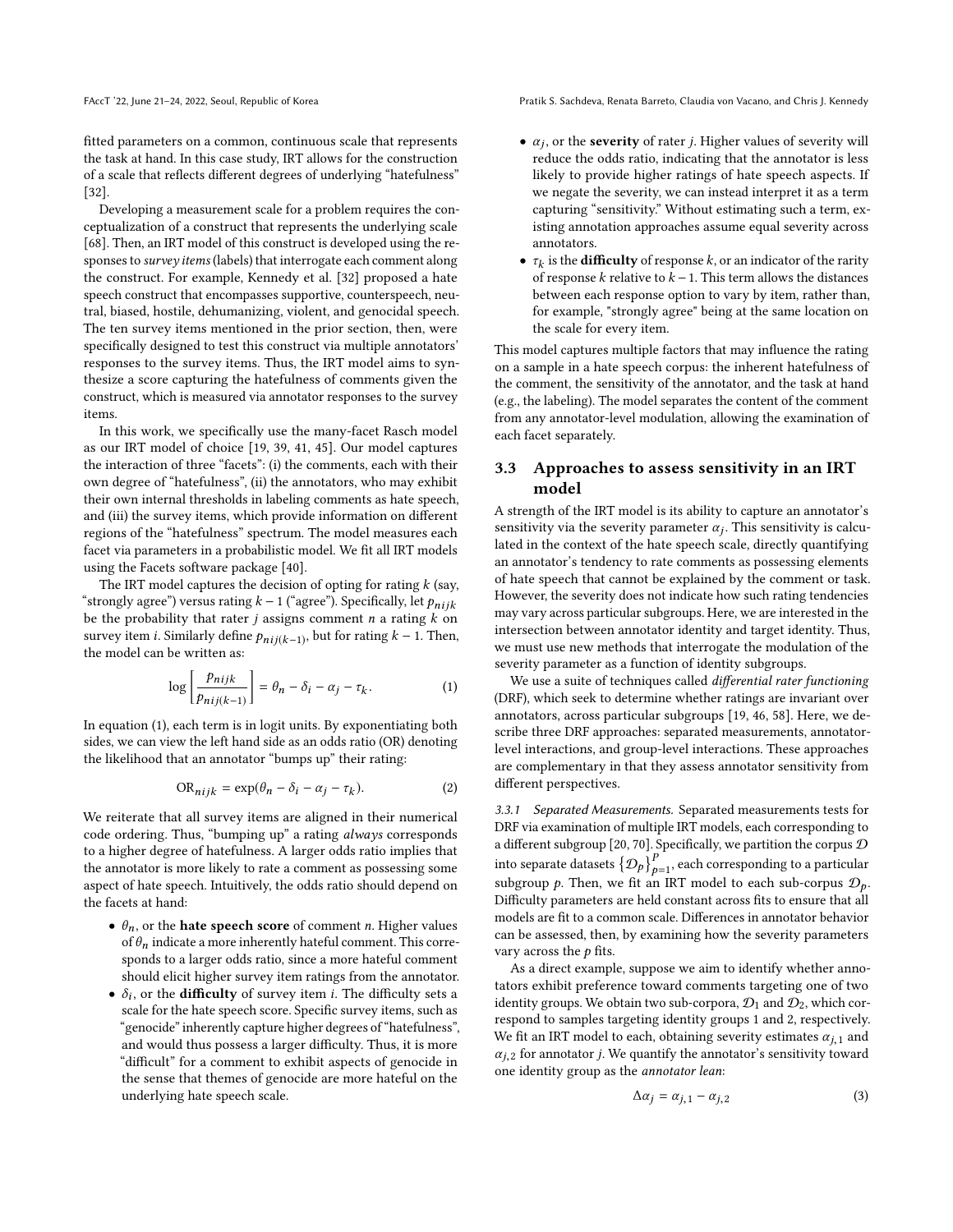The sign of the annotator lean indicates preference toward one identity group or the other. Specifically, for annotator  $j,$  if  $\Delta\alpha_i<0$  : more sensitive to comments targeting group

$$
\Delta \alpha_j < 0 \text{ : more sensitive to comments targeting group 1}
$$

 $\Delta \alpha_j > 0$  : more sensitive to comments targeting group 2.

Furthermore, the annotator lean  $\Delta \alpha_i$  can be interpreted as a change in the odds ratio. Specifically, for annotator j, we can estimate the change in the odds ratio when the target identity changes from group 1 to group 2:

$$
OR_{j,2} = OR_{j,1} \cdot \exp(\Delta \alpha_j)
$$
 (4)

In this way, the annotator lean quantifies how much likelier an annotator is to rate a comment as exhibiting elements of hate speech when the target is in identity group 2, relative to identity group 1.

<span id="page-4-1"></span>3.3.2 Annotator and Target-Identity Interactions. A complementary approach to assessing annotator sensitivity involves extending the IRT model to incorporate interaction terms [\[5,](#page-10-11) [18,](#page-10-13) [35,](#page-11-33) [69\]](#page-11-41). Specifically, we can include an interaction term  $\beta_{im}$  in equation [\(1\)](#page-3-0) between the target identity  $(m)$  and each unique annotator  $(j)$ :

$$
\log\left[\frac{p_{nijkm}}{p_{nij(k-1)m}}\right] = \theta_n - \delta_i - \alpha_j - \tau_k + \beta_{jm} \tag{5}
$$

 $\lceil \text{Pni}_{j(k-1)m} \rceil$ <br>Thus, the interaction term can be viewed as an adjustment to each annotator's severity, conditional on the target identity of the comment. The sign of  $\beta_{im}$  indicates whether an annotator is more or less sensitive to target identity group m relative to the baseline. This approach is distinct from separated measurements in that we obtain a separate term quantifying annotator sensitivity for each target identity group. A t-test can be performed to assess whether the labeling patterns by annotator  $j$  on group  $m$  warrant a non-zero  $\beta_{im}$  term.

<span id="page-4-3"></span>3.3.3 Group-level Interactions. The previous approaches allow for the assessment of annotator sensitivity on an annotator-by-annotator basis. Group-level behavior can be assessed, meanwhile, via secondary analyses on the differential effects. However, these approaches are limited in their ability to compare multiple identity groups interacting with each other. To perform multiple group-level comparisons, we to extend equation [\(1\)](#page-3-0) to incorporate a group-level interaction term between all annotator identity groups, and all comments targeting particular identity groups. Specifically, we include two additional facets to the model:

$$
\log \left[ \frac{p_{nijkmn}}{p_{nij(k-1)mn}} \right] = \theta_n - \delta_i - \alpha_j - \tau_k + \mu_{lm} \tag{6}
$$

where  $l$  denotes the annotator's identity, and  $m$  denotes target's identity. The term  $\mu_{lm}$  can be viewed as an interaction between two additional facets capturing both annotator and target identities, without modeling the individual facets. In practice, we can view  $\exp(\mu_{lm})$  as an adjustment to the odds ratio that depends on both annotator identity and target identity. Specifically, if  $\exp(\mu_{lm}) > 1$ , annotators of identity group  $m$  are more likely to rate comments targeting group  $n$  as exhibiting features of hate speech, and vice versa for  $\exp(\mu_{lm})$  < 1. Of particular interest is assessing selfinteractions: when annotators rate comments targeting their own identity group, i.e. when  $l = m$ . Lastly, the group-level interaction term can be assessed via a chi-squared test to determine if its inclusion improves the goodness-of-fit.

# <span id="page-4-0"></span>4 RESULTS

We sought to determine whether we could leverage techniques from item response theory to assess annotator identity sensitivity. To this end, we evaluated a hate speech corpus containing 50,000 social media comments that target different identity groups, labeled by annotators whose identities are also included in the corpus (Section [3.1\)](#page-2-1). We specifically examined whether there existed a relationship between annotator identity and the target identity of a hate speech comment. We initially present results on Blackand white-targeting comments, since these two racial identities were the most represented in the dataset. We include additional experiments on other identity groups in Appendix [B.](#page-15-0) However, our choice of these two racial identity groups should not be interpreted as placing them as equally situated targets of hate speech: indeed, hate speech has historically been levied largely against non-white groups. We first consider a simple empirical analysis on example comments to fully motivate the problem. Then, we show results from three IRT-based approaches discussed in the Methods to assess annotator sensitivity in various contexts.

# <span id="page-4-2"></span>4.1 Observable differences on hate speech survey items align with annotator identity

To motivate further analyses, we first conducted an empirical analysis examining whether annotators exhibited differences in their rating behaviors as a function of their own identity. We identified two comments that respectively targeted on the basis of race (specifically, a Black person) and gender (specifically, women) (Fig. [1:](#page-5-0) titles) that were annotated by more than 50 annotators (i.e. "reference set" comments from [\[32\]](#page-11-16)). For each comment, we identified the largest two relevant annotator identity groups (Fig. [1a](#page-5-0): Black and white annotators; Fig. [1b](#page-5-0): female and male annotators). We examined how each annotator group, on average, rated the respective comments on several example survey items. For example, in Figure [1a](#page-5-0), Black and white annotators exhibited significantly different behavior in rating whether the comment expressed (dis)respect, insult, humiliation, and hate speech. Black annotators generally found the comment more disrespectful, insulting, humiliating, and hateful. Meanwhile, annotators generally agreed on the level of violence expressed by the comment, which we might expect given its content. As for Figure [1b](#page-5-0), female annotators found the comment significantly more disrespectful, insulting, and humiliating. However, female and male annotators generally agreed that the comment did not express violence and did not satisfy the criteria of the binary hate speech item.

These examples demonstrate that annotator identity can correspond to different labeling patterns on comments, whether the annotator characterized the comment as hate speech or not. Importantly, the additional survey items–which span a spectrum of hatefulness–revealed these differences, rather than a binary hate speech label. Since there is no clear "ground truth" rating for these comments, characterizing these differences as annotator bias is problematic. We instead frame them as differences in annotator identity sensitivity. That is, in Figure [1a](#page-5-0), Black annotators tended to exhibit greater sensitivity to the comment in that they are more likely to characterize it as containing features of hate speech.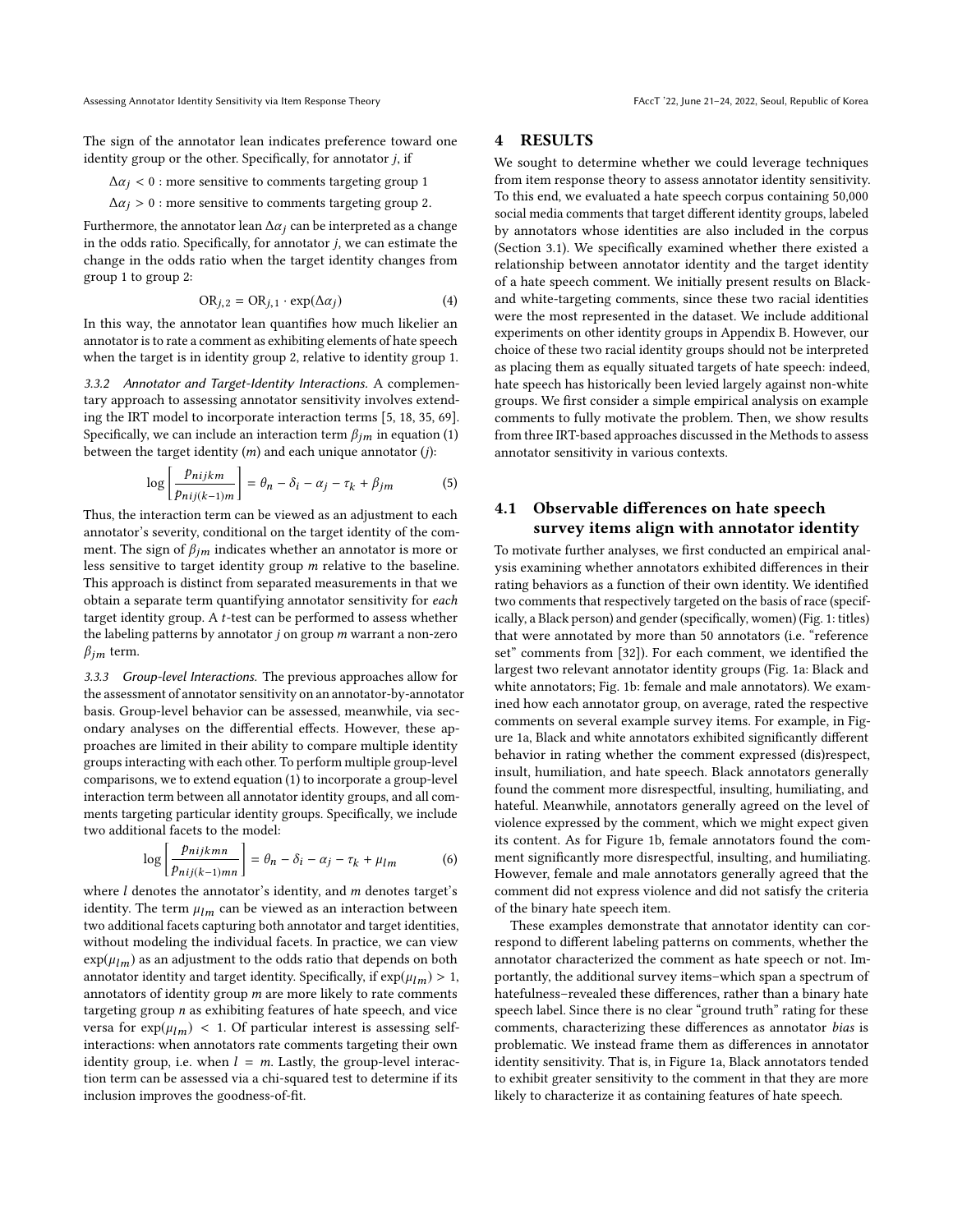"It's actually because men need to be funny to hook

<span id="page-5-0"></span>

Figure 1: Observable differences on hate speech survey items align with annotator identity. The distribution of ratings on two example comments, for separate annotator groups, across several survey items. Plot titles denote the specific social media comments under consideration. Survey items (a subset of the 10 labeled items) are denoted on the x-axis. The  $y$ -axis denotes the average rating normalized to the maximum value, since not every survey item was measured on the same Likert scale. Rating scales are oriented such that a larger rating always corresponds to a higher degree of "hatefulness". a. The distribution of ratings by Black and white annotators on an example comment that targets Black identity. b. The distribution of ratings by female and male annotators on a comment that targets women. Ratings by non-binary annotators are not included due to their relative rarity, limiting statistical comparison. Error bars denote 95% confidence intervals. Asterisks denote a statistically significant difference in ratings between the two annotator groups (\*:  $p < 10^{-1}$ , \*\*:  $p < 10^{-2}$ , \* \* \*:  $p < 10^{-3}$ ; Mann-Whitney U Test).

We additionally considered annotator agreement metrics, such as Krippendorff's alpha [\[36\]](#page-11-42), which have been used ascertain differences in annotator subgroup rating patterns [\[38\]](#page-11-9). We found that Black and white annotators exhibited comparable alpha values across survey items, which in turn were similar to the agreement between all annotators (Appendix [B:](#page-15-0) Table [S3\)](#page-16-0). Furthermore, both groups of annotators exhibited low to moderate agreement, demonstrating the limitations of using classical test theory to assess systematic differences in annotator behavior.

Conducting these empirical analyses requires each comment receive a sufficiently large number of ratings by unique annotators in each identity group. However, in many hate speech corpora, only a few annotators (e.g., 2-5) typically rate each comment. Furthermore, the trends we observe in Figure [1](#page-5-0) may not manifest as clearly in every comment. Additional methods are needed to assess whether annotator sensitivity varies throughout the entire corpus. Thus, we turn to IRT-based approaches, which provide a suitable alternative via the parameters of a probabilistic model.

# 4.2 Annotator identity often corresponds to their lean toward Black- or white- targeting comments

We assessed whether there existed a correspondence between annotator sensitivity and the target identity of each comment by performing separated measurements, specifically in the context of racial identity (Section [3.3.1\)](#page-3-1). We extracted two sub-corpora:

one with Black-targeting comments (19,686 total annotations) and the other with white-targeting comments (7,333 total annotations). We performed separate IRT fits to each dataset, obtaining severity estimates  $\alpha_{i,b}$  and  $\alpha_{j,w}$  for each annotator j. We calculated the *annotator lean*  $\Delta \alpha_j = \alpha_{j,w} - \alpha_{j,b}$  as the difference in their severity estimates for each sub-corpora (see Section [3.3.1\)](#page-3-1). An annotator whose lean is positive, i.e.  $\Delta \alpha_j > 0$ , is more sensitive toward Black-targeting speech: they are more likely to rate Black-targeting comments as exhibiting hateful features, relative to white-targeting speech. Meanwhile, a negative annotator lean  $\Delta \alpha_i < 0$  implies the opposite: the annotator is more sensitive toward white-targeting speech, relative to Black-targeting speech.

We identified 4,276 annotators who annotated both Black- and white-targeting comments and calculated their annotator leans. Then, we examined the distribution of the leans according to various subgroups of the annotators. For example, we compared the distribution of annotator leans for Black annotators to those of white annotators (Fig. [2a](#page-7-0): left-most boxplots). We found a wide distribution of annotator leans for both Black and white annotators, indicating that annotators in both groups exhibited sensitivity to both Black- and white-targeting comments. However, at the population level, we observed a significant difference in the median annotator lean (Kruskal test:  $p = 1.3 \times 10^{-4}$ ). Specifically, Black<br>annotators in general exhibited annotator leans in the positive direcannotators in general exhibited annotator leans in the positive direction (median <sup>=</sup> <sup>0</sup>.35), implying they were typically more sensitive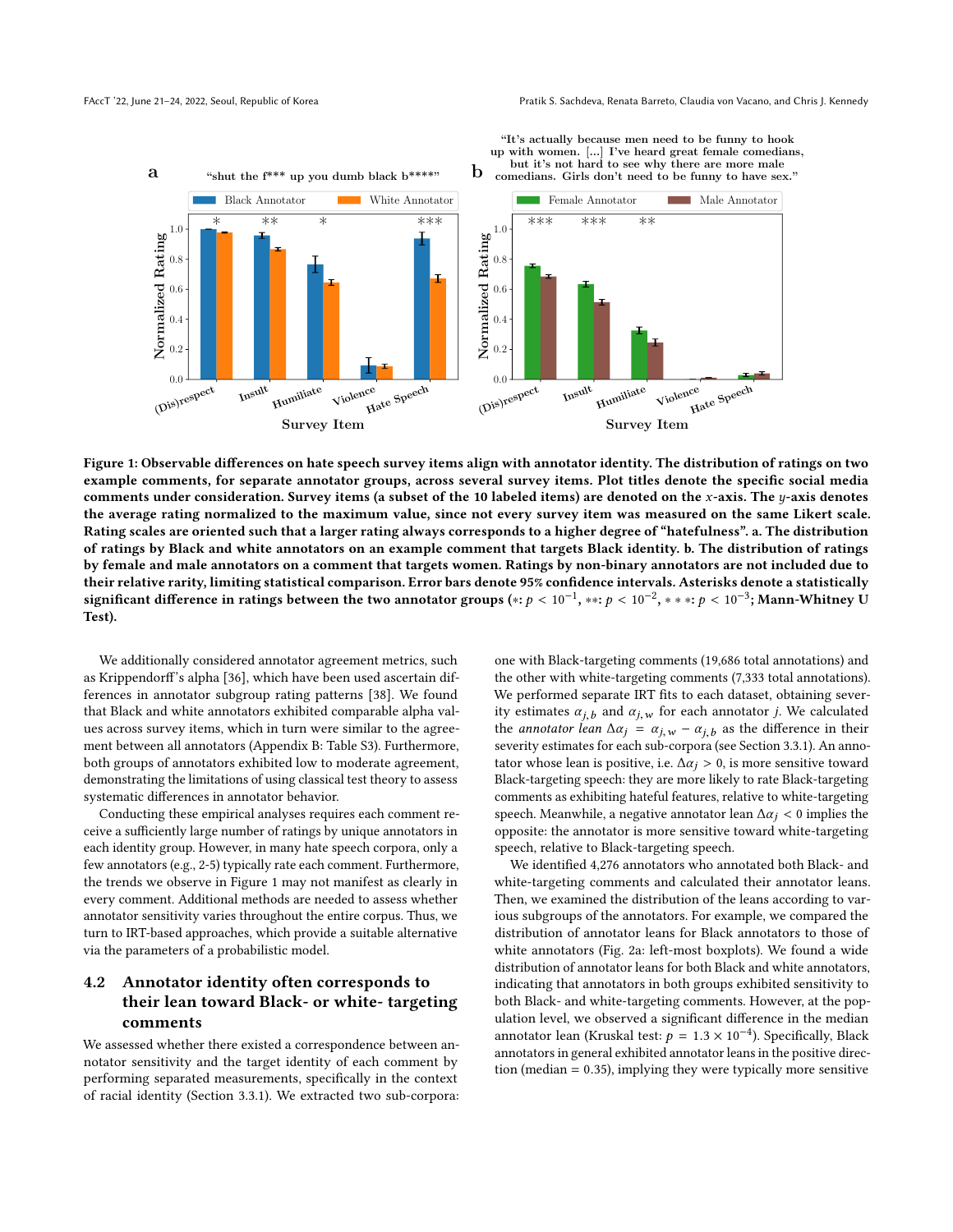toward Black-targeting speech. Meanwhile, white annotators generally exhibited annotator leans in the negative direction, though with a smaller effect size (median =  $-0.03$ ).

The annotator lean can be more easily interpreted as a change in the odds ratio. Specifically, the term  $\exp(\Delta \alpha_i)$  denotes the change in the odds ratio, equation [\(2\)](#page-3-2), when a comment targets a Black person rather than a white person (see Section [3.3.1\)](#page-3-1). If this quantity is greater than 1, an annotator is more likely to rate a comment as exhibiting elements of hate speech if it targets a Black person, relative to one targeting a white person (holding the other facets constant). We calculated each annotator's change in odds ratio, finding that Black annotators were <sup>1</sup>.<sup>42</sup> times more likely to rate Black-targeting speech as exhibiting hateful content, while white annotators were <sup>0</sup>.<sup>97</sup> times as likely (Fig. [2b](#page-7-0)).

We examined the two aforementioned quantities–the annotator lean and the change in the odds ratio–for various annotator identity groups. Specifically, we asked whether there existed a correspondence between annotator lean and a host of non-racial annotator identities, including political ideology, religion, gender, sexual orientation, income, and education level (see Section [3.1\)](#page-2-1). We found annotator lean significantly differed as a function of political ideology (p =  $1.3 \times 10^{-15}$ ), religion (p =  $2.4 \times 10^{-4}$ ), gen-<br>der (p =  $4.7 \times 10^{-3}$ ), and sexual orientation (p =  $5.9 \times 10^{-3}$ ), but der (p = 4.7 × 10<sup>-3</sup>), and sexual orientation (p = 5.9 × 10<sup>-3</sup>), but not across income or education levels (Fig. [2a](#page-7-0)). Identity subgroups exhibiting sensitivity toward Black-targeting speech included liberals (relative to conservatives), non-religious annotators (relative to Christians), women (relative to men), and queer annotators (relative to straight annotators) (Fig. [2b](#page-7-0)).

The multitude of identity groups corresponding to annotator lean raises the question of whether they could be explained by correlations with Black identity. That is, if Black annotators are more likely to be liberal, or non-religious, etc., within the scope of the dataset, then the observations in Figure [2](#page-7-0) could be a byproduct of these intersectional correlations. We examined the correlations between Black identity and other identity subgroups, including annotators identifying as liberal, non-religious, women, and queer, finding only weak correlations (Spearman correlations below <sup>0</sup>.1: Appendix [B,](#page-15-0) Fig. [S3\)](#page-19-0). Together, these results demonstrate that multiple annotator identities correspond to sensitivity toward Black-targeting comments relative to white-targeting comments. In particular, Black and white annotators are each more lenient toward comments targeting their own identity group, with the largest effect sizes.

We conducted separated measurements analyses on various identity groups, including gender identity and political ideology (Appendix [B:](#page-15-0) Fig. [S1,](#page-17-0) Fig. [S2\)](#page-18-0). In each case, we found that various annotator identities corresponded toward increased sensitivity to different target identities, demonstrating that the above observations hold beyond racial identity.

# 4.3 Annotator-level interaction terms corroborate annotator leans, while identifying annotators with high sensitivity

We next sought to explicitly test whether annotators exhibited sensitivity toward Black- and white-targeting comments by incorporating annotator-level interaction terms in the IRT model.

These interaction terms can be viewed as an adjustment to each annotator's severity that is dependent on the target identity of the comment (see Section [3.3.2\)](#page-4-1). The sign of the term indicates whether the annotator is more or less sensitive to comments targeting a particular identity group, and the magnitude of the term quantifies the degree of their sensitivity. Furthermore, a t-test can be performed to assess whether the identity group differences are statistically significant, allowing a more conclusive evaluation of whether an annotator may be exhibiting a particular lean toward an identity group.

We again assessed whether annotators exhibited sensitivity toward Black- or white- targeting comments, now by examining annotator-level interaction terms. We extracted a sub-corpus containing 27,019 annotations on Black- and white-targeting comments. Then, we fit equation [\(5\)](#page-4-2) to the data, obtaining single severity estimates  $\alpha_i$  for each annotator *j*, along with interaction terms that indicate target identity dependent adjustments. We specifically focused on the 4,276 annotators that identified as either Black or white, and rated both Black- and white-targeting comments.

For simplicity, we examined the sign of the interaction term to determine whether the annotators were more or less sensitive to Black- and white-targeting comments. Specifically, we calculated the percentages of Black annotators who exhibited more sensitivity, less sensitivity, or no lean toward Black-targeting comments (Fig. [2a](#page-7-0), blue bars). We calculated similar percentages of white annotators on Black-targeting comments (Fig. [2b](#page-7-0)). We found that a sizeable fraction of annotators exhibited no lean on Black targeting comments (Fig. [3a](#page-8-0): middle columns). However, more Black annotators than white annotators had greater sensitivity in rating Black-targeting comments (Fig. [3a](#page-8-0): left columns). We performed a similar comparison on white-targeting speech, finding the opposite: more white annotators than Black annotators exhibited greater sensitivity toward white-targeting comments (Fig. [3a](#page-8-0): left columns). Together, these results demonstrate than Black and white annotators tended to be more sensitive toward comments targeting their own identity group, corroborating the findings from the separated measurements.

Each of the interaction terms can be evaluated with a t-test to determine whether their value differed significantly from zero. We found that a sizeable fraction of annotators exhibited no particular sensitivity toward Black- or white-targeting speech, suggesting that their  $p$ -values are close to 1. We examined the distribution of p-values across annotators for both interaction terms (Fig. [3c](#page-8-0)). A majority of annotators exhibited large  $p$ -values, suggesting that their interaction terms were not significantly different from zero.

In order to determine whether the above observations may be a byproduct of multiple comparisons, we examined the annotators whose *p*-values implied a significant lean ( $p < 0.10$ ; Fig. [3c](#page-8-0): red dashed line). Within this smaller pool, we similarly examined the fraction of Black and white annotators who exhibited more or less sensitivity toward Black-targeting speech (Fig. [2d](#page-7-0)). We found that white annotators within this pool were considerably less sensitive to Black-targeting speech. Furthermore, when examining whitetargeting speech, we found that Black annotators were considerably less sensitive than white annotators (Fig. [3e](#page-8-0)). Together, these findings demonstrate that annotator-level interaction terms corroborate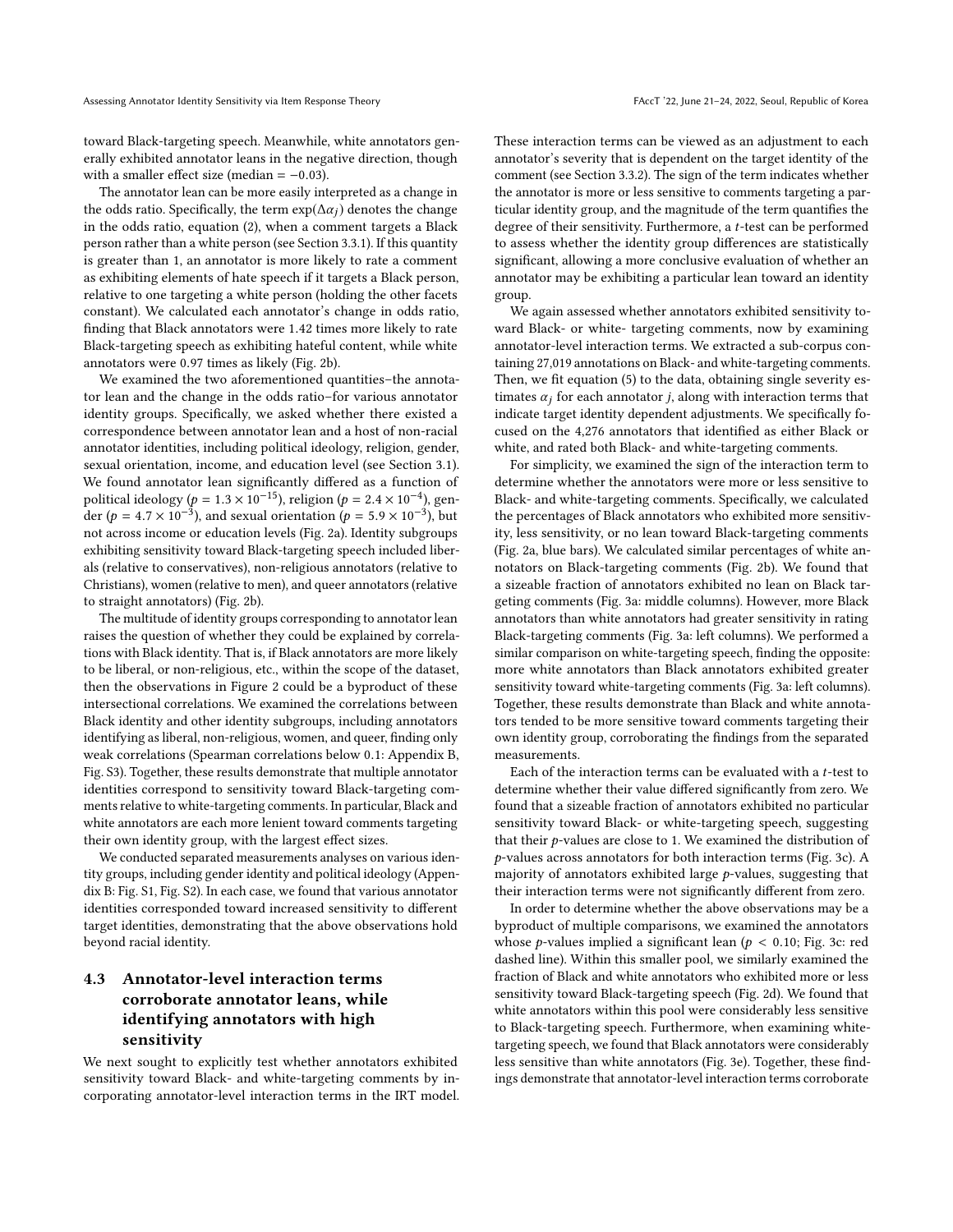<span id="page-7-0"></span>

Figure 2: Annotator identity often corresponds to their lean toward Black- or white- targeting comments. The x-axis captures several different identity groups, including (i) Race: Black (B) vs. white (W) annotators; (ii) Ideology: Liberal (L) vs. Independent (I) vs. Conservative (C) annotators; (iii) Religion: Atheist and non-religious annotators (NR) vs. Christians (C); (iv) Gender: Women (W) vs. Men (M); (v) Sexual Orientation: Queer (Q) vs. Straight (S) annotators; (vi) Income: Low-income (L), Middle-income (M), and High-income (H); and (vii) Education: annotators with High School (HS), College (C), or Graduate (G) education. Identity groups are sorted by increasing p-value. a. The distribution of annotator leans, equal to the difference in severities obtained from sub-corpora of Black-targeting comments and white-targeting comments. A positive annotator lean implies that the annotator is more likely to rate Black-targeting speech as exhibiting elements of hate speech. Significance markers denote Kruskal test of medians (\* \* \*: p <  $10^{-3}$ ; \*\*: p <  $10^{-2}$ ). b. The change in odds ratio of rating a comment that targets Black-identity we white-identity. Higher values indicate a higher likelihood of ra targets Black-identity vs. white-identity. Higher values indicate a higher likelihood of rating Black targeting speech as hateful. Error bars denote 95% confidence intervals on the median odds ratio.

annotator leans, and identify a small subset of annotators with high sensitivity.

When we assessed annotator sensitivity with the annotator lean, we used a difference of severity estimates  $\Delta \alpha_i$  to quantify an annotator's sensitivity toward Black- or white-targeting comments. We devised a similar metric using the interaction terms. Specifically, we define the interaction lean as the difference in interaction terms for Black- and white-targeting speech, i.e.  $\Delta \beta_i = \beta_{ih} - \beta_{iw}$ . Similar to the annotator lean, the interaction lean quantifies the change in the odds ratio when annotator j rates Black-targeting speech, compared to white-targeting speech. We should expect the annotator lean and interaction lean to be closely related to each other. We compared the two terms across annotators for Black- and white-targeting speech, finding that they are strongly correlated (Pearson correlation:  $r = 0.77$ ; Appendix [B:](#page-15-0) Fig. [S5\)](#page-21-1), demonstrating that distinct IRT approaches are consistent in their evaluation of annotator sensitivity.

# 4.4 Group-level interaction terms reveal sensitivity toward an annotator's own racial identity

Thus far, we have examined whether annotators exhibited differences in their labeling patterns for comments targeting members of only two racial identities. However, hate speech targets a variety of other racial identities including, but not limited to, Latinx, Asian, Middle Eastern, Native American, and Pacific Islander identities, as well as multiple sub-groups in other identity groups (e.g., gender identity, sexual orientation, etc.). Thus, it is necessary to develop methods capable of detecting differences in sensitivity across multiple identity groups. However, performing annotatorlevel examinations of these additional identity groups can prove difficult due to low sample sizes. Therefore, to examine differences in rater sensitivity across multiple annotator groups, we turn to a group-level analysis.

We modified the base IRT model by incorporating an interaction term  $\mu_{lm}$  that captures both annotator racial identity and the target racial identity simultaneously (see Section [3.3.3\)](#page-4-3). This interaction term captures behavior at the group level, in contrast to the term from the prior section, which modeled at the annotator level. It can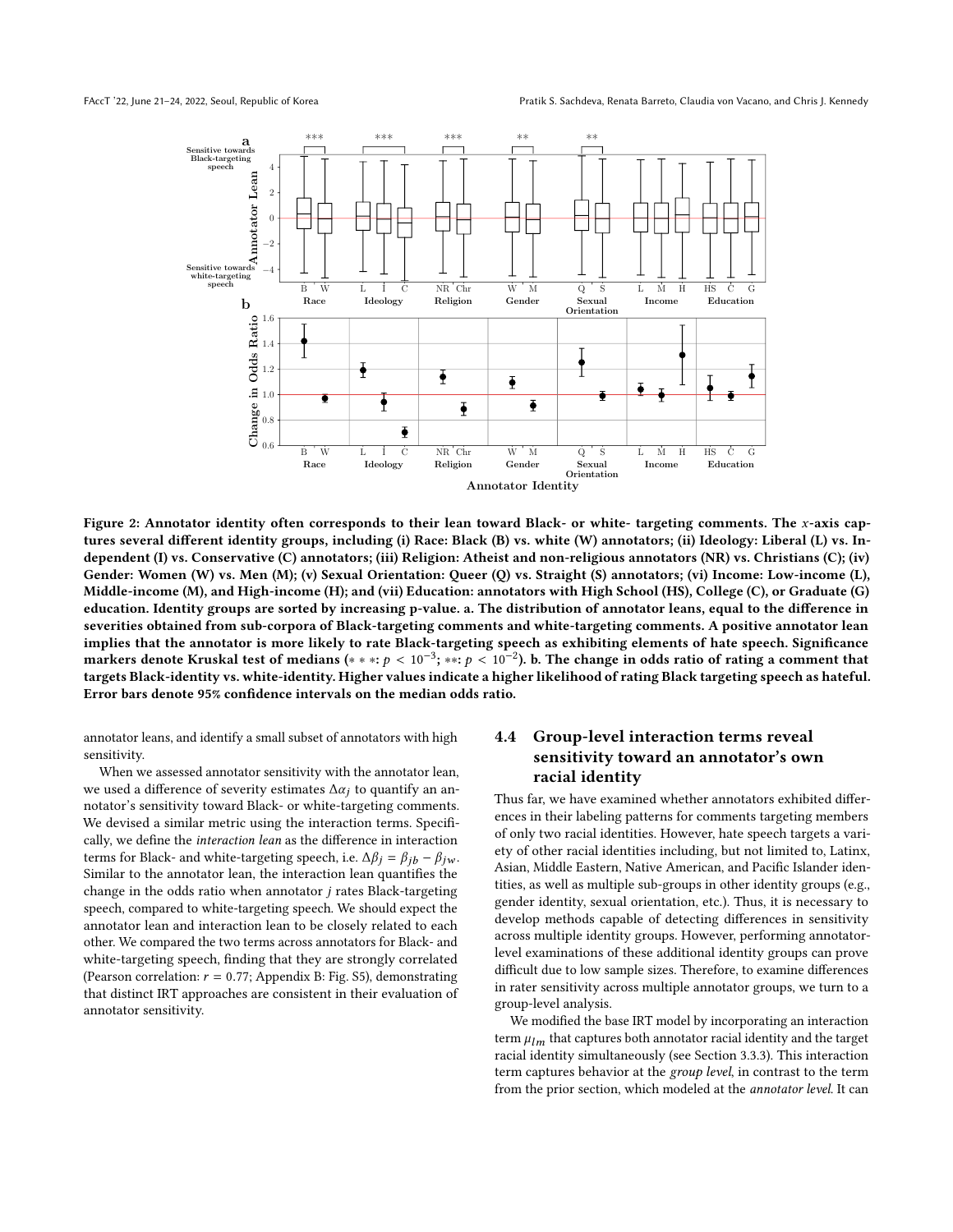<span id="page-8-0"></span>

Figure 3: Annotator-level interaction terms corroborate annotator leans, while identifying annotators with high sensitivity. a-b. The fraction of Black annotators (blue bars) and white annotators (orange bars) who were more sensitive, less sensitive, or exhibited no lean toward Black-targeting speech (a) and white-targeting speech (b). Sensitivity was assessed via the sign of each annotator's interaction term. c. The distribution of  $p$ -values across all interaction terms. Smaller  $p$ -values denote that the annotator's interaction term was significant different than zero (i.e., provides evidence of sensitivity). Red dashed line denotes  $p = 0.1$ . d-e. Same as a-b, but for annotators whose interaction terms were significant ( $p < 0.1$ ).

<span id="page-8-1"></span>

Figure 4: Group-level interaction terms reveal annotators' sensitivity in rating comments targeting their own racial identity. The change in odds ratio induced on a label when an annotator rates a comment targeting their own racial identity. An odds ratio greater than 1 indicates that annotators of an identity group are more likely to rate comments targeting their racial identity as exhibiting elements of hate speech, compared to a different racial identity. Error bars denote 95% confidence intervals. Asterisks denote significance (\* \* \*:  $p < 10^{-3}$ ; \*\*:  $p < 10^{-2}$ ). Red dashed line demarcates an odds ratio of one, with no change<br>in probability of rating a comment (which served as the null hypothesis). Identity groups in probability of rating a comment (which served as the null hypothesis). Identity groups are listed in descending order of sample size.

be interpreted as an adjustment to the odds ratio when an annotator of identity group  $l$  rates a comment targeting identity group  $m$  (in contrast to the single annotator  $j$ ). It quantifies group-level trends for a variety of identity groups, simultaneously.

We obtained 55,603 samples within the hate speech corpus that targeted on that basis of any racial identity, including white, Black, Latinx, Asian, Middle Eastern, Native American, Pacific Islander, or some Other identity group. Then, we fit an IRT model to this dataset

that incorporated a group-level interaction term. The racial identity groups we used for the annotators matched those of the target identities. Thus, the interaction term was composed of  $8 \times 8 = 64$ parameter estimates, each of which can be evaluated with a t-test. We focused in particular on the case where  $l = m$ , or when an annotator rated comments targeting their own racial identity. We calculated the change in the odds ratio suggested by these terms, i.e.,  $\{\exp(\mu_{lm})\}_{l=m}$ , to quantify group-level sensitivities.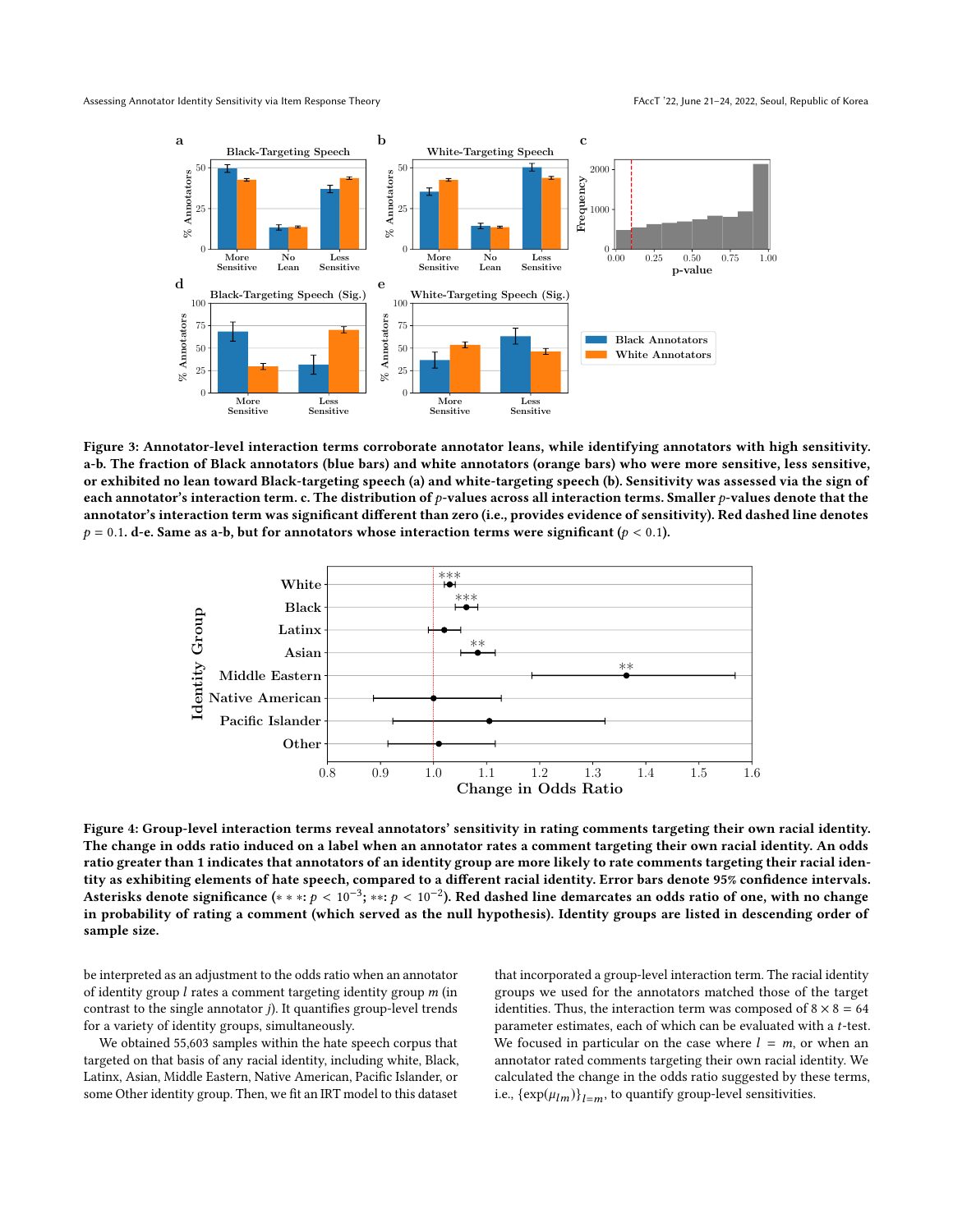We found that, in most cases, annotator groups exhibited an odds ratio greater than 1 (Fig. [4\)](#page-8-1). This implies that annotators generally demonstrate greater sensitivity toward comments that target their own racial identity. Several self-interaction terms were statistically significant (with the null hypothesis denoting an odds ratio equal to 1), including that of white annotators ( $p = 1 \times 10^{-4}$ ), Rlack annotators ( $p = 2 \times 10^{-2}$ ) Black annotators ( $p = 7 \times 10^{-4}$ ), Asian annotators ( $p = 2.2 \times 10^{-2}$ )<br>and Middle Eastern annotators ( $p = 2.1 \times 10^{-2}$ ). The remaining and Middle Eastern annotators ( $p = 2.1 \times 10^{-2}$ ). The remaining self-interaction terms were not statistically significant which may self-interaction terms were not statistically significant, which may be due in part to the limited number of samples available to these identity groups. Latinx annotators represented an outlier among the annotator groups in that there were an abundance of samples, but their rating behavior was not statistically significant, suggesting that Latinx annotators may exhibit diverse sensitivities in annotating comments targeting their own racial identity. Lastly, the inclusion of the group-level interaction term in the model was found to be highly significant (chi-squared goodness of fit:  $p = 7.6 \times 10^{-8}$ ).<br>We highlighted the self-interaction terms in Figure 4. However

We highlighted the self-interaction terms in Figure [4.](#page-8-1) However, we can examine the entire set of interaction term coefficients to assess whether, at the group level, specific identity groups tend to rate comments targeting other racial identities differently. While we found some significant relationships–e.g., Black and Latinx annotators are slightly less sensitive to white-targeting comments (Appendix [B:](#page-15-0) Fig. [S4\)](#page-20-0)–most interactions were not significant, with small effect sizes. This may be due in part to the smaller sample sizes for cross-interaction terms.

# <span id="page-9-0"></span>5 DISCUSSION

Identifying and quantifying the sources of algorithmic bias is necessary for mitigating their impacts in machine learning algorithms. Understanding an increasingly prevalent source of algorithmic bias– the "bias" inherited by the annotators' labels–is a critical part of this process, particularly in tasks with greater subjectivity, such as hate speech and disinformation classification. In this work, we we recast annotator bias as annotator identity sensitivity, and aimed to quantify it in an existing hate speech corpus. Specifically, we leveraged multiple techniques from item response theory to assess whether there existed a relationship between an annotator's identity and their labels on social media comments targeting various identity groups. We found that annotators tended to be more sensitive when rating comments targeting groups that they identify with: that is, annotators were more likely to rate comments targeting a group they identify with as possessing elements of hate speech. Our results demonstrate that annotator perspective, shaped partially by their identity groups and lived experience, can influence dataset annotation, thereby having important implications for the development of downstream machine learning algorithms.

Our approaches relied on a preprocessing step in which we determined sub-corpora targeting various identity groups. As with the survey items, specification of the targeted identity group relied on labels provided by annotators. In general, annotators expressed higher agreement on this task relative to the hate speech items. However, annotators still expressed moderate disagreement (Krippendorff's alphas ranging from <sup>0</sup>.<sup>60</sup> <sup>−</sup> <sup>0</sup>.75: Table [S4\)](#page-16-1). Just as we found annotator sensitivity on the hate speech items varied with target identity, so may specification of targeted identity groups. Thus, future work should more closely examine the disagreement expressed by annotators on specifying targeted identity groups, and the degree to which it may correspond to annotator identity.

We discovered correspondences between the annotator identity and the target identity of the comment. However, the identity of the comment's author also plays an important role in shaping their rating of the comment. In particular, members of particular identity groups may use specific vernacular or terminology that may be misunderstood by annotators not within the identity group [\[60\]](#page-11-10). One example is reclaimed language, in which slurs or degrading phrases are used by the members of the targeted group in a positive or colloquial manner [\[10\]](#page-10-14). Annotators not identifying with the target identity group may, for example, misinterpret usage of reclaimed language as hate speech. Generally, determining the identity of the comment author is difficult since social media comments contain limited or no information about the author. Some past work has probabilistically inferred the racial identity of comment authors [\[9,](#page-10-15) [13\]](#page-10-16), though there are both demonstrated biases [\[31\]](#page-11-43) and ethical risks with race imputation [\[54\]](#page-11-44). More recent work has aimed to include content authors within the annotation process to determine race [\[52\]](#page-11-45).

We evaluated annotator identity sensitivity in constrained settings, where we only considered a single racial identity at a time: e.g., Black or white annotators rating Black- or white-targeting speech. However, annotators are not defined solely by their racial identity [\[12\]](#page-10-17). Multiple identities–race, gender, sexuality, religion, political affiliation, and others–can intersect to influence how an annotator assigns labels in a corpus, with notable impacts on trained classifiers [\[11,](#page-10-18) [21,](#page-10-19) [33\]](#page-11-23). At the same time, social media comments can target multiple identity groups (e.g., Fig. [1a](#page-5-0)'s comment targets a Black woman) and multiple targets within an identity group (e.g., a comment can target multiple racial identities). If a comment targets multiple identity groups, an annotator's rating may synthesize the treatment of all groups, or correspond to some subset. Bringing an intersectional lens to the analyses discussed in this work–for both the annotator identities and target identities–is necessary to more accurately characterize annotator sensitivity. This entails both reexamining the differential rater functioning quantities across intersecting identities as well as improving surveys to allow annotators to better characterize their reasoning for assigning ratings when multiple identities are at play. Measurement evaluation methods designed for complex, intersectional subgroups, such as Rasch trees [\[65\]](#page-11-46) and latent class analysis [\[57\]](#page-11-47), should be explored in future work.

Our approach relied heavily on an abundance of annotator information available in the hate speech corpus. However, including annotator information is not commonly done in social computing datasets [\[23\]](#page-11-17). In order to facilitate future analyses, datasets should include additional information beyond the data samples and labels, such as annotator demographics, compensation rates, recruitment materials and language, selection procedure on the crowdsourcing platform, training procedures, and quality assurance practices. These changes should be accompanied by continued improvements in the labeling instruments: the survey items and accompanying responses. Improved survey design (precise definitions within the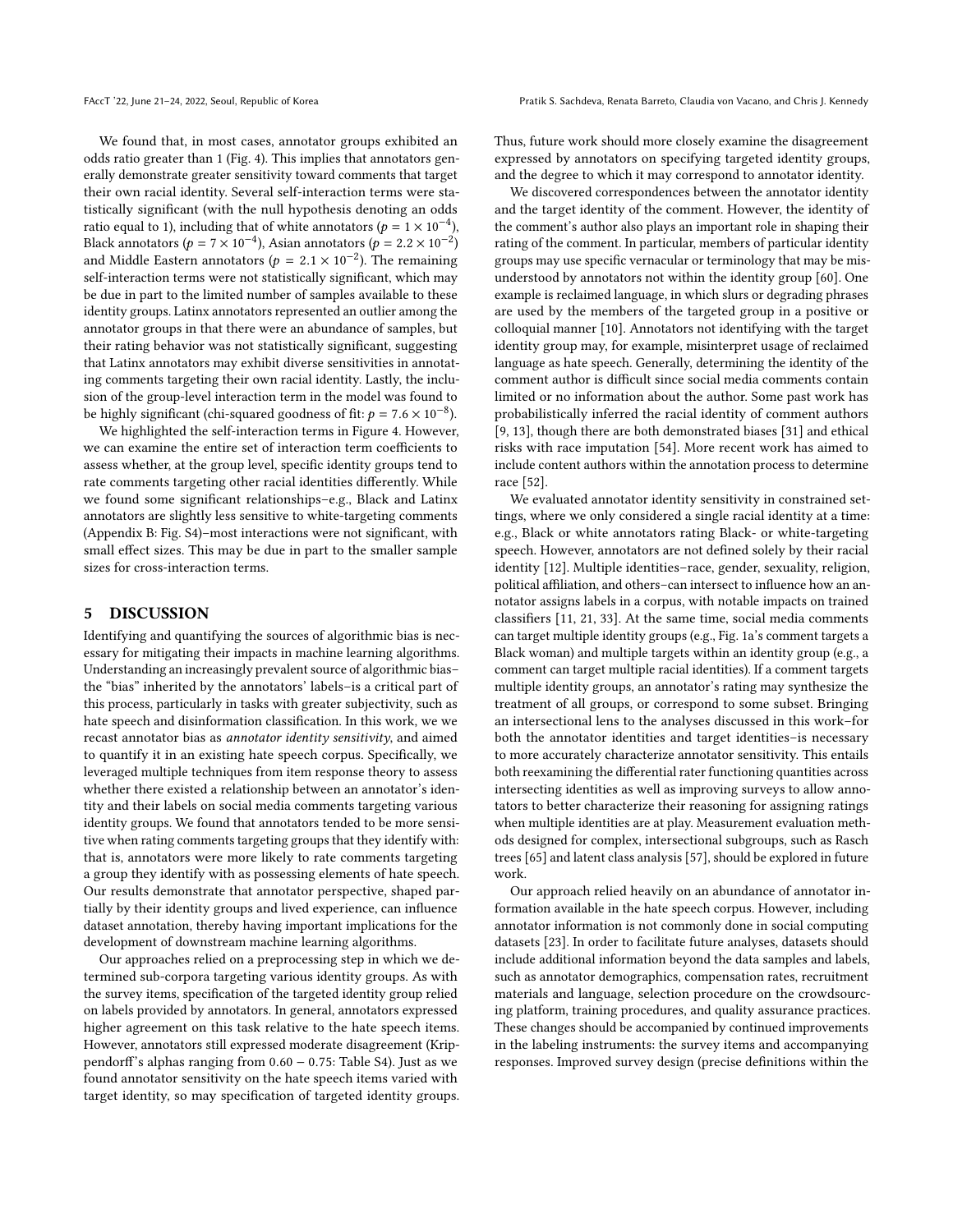survey items, clearer constructs, etc.) could serve to improve annotator ratings by bringing clarity to how annotators should rate each data sample.

The methods we used in this work raise the possibility of initiating annotator interventions, which have been utilized in past work on hate speech labeling [\[60\]](#page-11-10). For example, in a operationalized setting where annotators continually generate ratings, situations where annotators exhibit significantly different labeling patterns across identity groups may warrant further qualitative examination to better understand why they occur. The second method we discussed–annotator interaction terms–is most amenable to finding such annotators. Thus, if an annotator is deemed to exhibit a significant lean toward an identity group, their labels can be studied to inform an intervention, if necessary. These interventions are a critical component of improving annotation in an equitable manner, particularly to avoid the scenario of bringing on annotators of a minoritized group to label comments targeting their own group, because of their increased sensitivity. Our takeaway from these results is that the majority group (e.g., in the the main results, white annotators) should undergo interventions as needed in order to achieve the sensitivities exhibited by the minoritized groups, since the majority group lacks the lived experience and perspective that the minoritized group brings to the labeling task. Such interventions could provide a more resilient and sustainable approach to improving content moderation.

Machine learning algorithms trained on labeled corpora are susceptible to inheriting identity-related sensitivities exhibited by the annotators. In this context, traditional machine learning algorithms trained on the survey item labels could learn the annotator identity sensitivities demonstrated in this work. Future work should assess the extent to which traditional machine learning algorithms inherit the annotator identity sensitivities that labeled this hate speech corpus. Approaches to quantify the sensitivities include using various fairness metrics previously used in the hate speech literature [\[44,](#page-11-15) [60\]](#page-11-10), as well as training models on various sub-corpora of annotator identities [\[3\]](#page-10-2) (an approach that is similar to separated measurements). If it is necessary to alleviate the impact of different annotator sensitivities, future work could utilize approaches developing novel model architectures that are more closely integrated with item response theory. For example, Kennedy et al. [\[32\]](#page-11-16) utilize knowledge of the severity parameter in prediction, allowing the classifier to appropriately weight labels provided by specific annotators. They additionally train models to predict hate speech score (rather than, or in addition to, the survey items), which is disentangled from annotator influence. Future work could extend these approaches to incorporate knowledge of the annotator identity sensitivity, via the differential rater functioning metrics described in this work. In cases where a hate speech score is not available, reweighting schemes could be utilized to more heavily weight annotations by less-represented annotator identity groups.

While we focused on analyzing a hate speech corpus in this work, the techniques we invoked can be applied more generally. Specifically, quantifying annotator sensitivity is relevant for other constructs, such as toxicity (closely related to hate speech), disinformation, sentiment analysis, and others [\[1,](#page-10-20) [2,](#page-10-21) [27\]](#page-11-48). The usage of our approach in these contexts requires the development of new

constructs, survey instruments to measure the constructs, and annotation of the survey items on data samples. Taking these steps, while intensive, will result in richer, more informative datasets.

# ACKNOWLEDGMENTS

We thank colleagues from the D-Lab for their feedback and discussions.

Funding/Support: The authors declare no additional sources of funding.

#### REFERENCES

- <span id="page-10-20"></span>[1] Alim Al Ayub Ahmed, Ayman Aljabouh, Praveen Kumar Donepudi, and Myung Suh Choi. 2021. Detecting Fake News using Machine Learning: A Systematic Literature Review. arXiv preprint arXiv:2102.04458 (2021).
- <span id="page-10-21"></span>[2] Qurat Tul Ain, Mubashir Ali, Amna Riaz, Amna Noureen, Muhammad Kamran, Babar Hayat, and A Rehman. 2017. Sentiment analysis using deep learning techniques: a review. Int J Adv Comput Sci Appl 8, 6 (2017), 424.
- <span id="page-10-2"></span>[3] Hala Al Kuwatly, Maximilian Wich, and Georg Groh. 2020. Identifying and measuring annotator bias based on annotators' demographic characteristics. In Proceedings of the Fourth Workshop on Online Abuse and Harms. 184–190.
- <span id="page-10-5"></span>AHMER ARIF and OS KEYES. 2022. Vulnerability, Trust and AI. (2022).
- <span id="page-10-11"></span>Aslıhan Erman Aslanoğlu and ŞATA Mehmet. 2021. Examining the Differential Rater Functioning in the Process of Assessing Writing Skills of Middle School 7th Grade Students. Participatory Educational Research 8, 4 (2021), 239–252.
- <span id="page-10-1"></span>[6] Valerio Basile, Federico Cabitza, Andrea Campagner, and Michael Fell. 2021. Toward a Perspectivist Turn in Ground Truthing for Predictive Computing. arXiv preprint arXiv:2109.04270 (2021).
- <span id="page-10-0"></span>[7] Emily M. Bender and Batya Friedman. 2018. Data Statements for Natural Language Processing: Toward Mitigating System Bias and Enabling Better Science. Transactions of the Association for Computational Linguistics 6 (2018), 587–604. [https://doi.org/10.1162/tacl\\_a\\_00041](https://doi.org/10.1162/tacl_a_00041)
- <span id="page-10-8"></span>[8] Abeba Birhane, Pratyusha Kalluri, Dallas Card, William Agnew, Ravit Dotan, and Michelle Bao. 2021. The values encoded in machine learning research. arXiv preprint arXiv:2106.15590 (2021).
- <span id="page-10-15"></span>[9] Su Lin Blodgett, Lisa Green, and Brendan O'Connor. 2016. Demographic dialectal variation in social media: A case study of African-American English. arXiv preprint arXiv:1608.08868 (2016).
- <span id="page-10-14"></span>[10] Robin Brontsema. 2004. A queer revolution: Reconceptualizing the debate over linguistic reclamation. Colorado Research in Linguistics (2004).
- <span id="page-10-18"></span>[11] Joy Buolamwini and Timnit Gebru. 2018. Gender shades: Intersectional accuracy disparities in commercial gender classification. In Conference on fairness, accountability and transparency. PMLR, 77–91.
- <span id="page-10-17"></span>[12] Kimberle Crenshaw. 1990. Mapping the margins: Intersectionality, identity politics, and violence against women of color. Stan. L. Rev. 43 (1990), 1241.
- <span id="page-10-16"></span>[13] Thomas Davidson, Debasmita Bhattacharya, and Ingmar Weber. 2019. Racial bias in hate speech and abusive language detection datasets. arXiv preprint arXiv:1905.12516 (2019).
- <span id="page-10-4"></span>[14] Thomas Davidson, Dana Warmsley, Michael Macy, and Ingmar Weber. 2017. Automated hate speech detection and the problem of offensive language. In Proceedings of the International AAAI Conference on Web and Social Media, Vol. 11.
- <span id="page-10-12"></span>[15] Fabio Del Vigna12, Andrea Cimino23, Felice Dell'Orletta, Marinella Petrocchi, and Maurizio Tesconi. 2017. Hate me, hate me not: Hate speech detection on facebook. In Proceedings of the First Italian Conference on Cybersecurity (ITASEC17). 86–95.
- <span id="page-10-9"></span>[16] Emily Denton, Alex Hanna, Razvan Amironesei, Andrew Smart, and Hilary Nicole. 2021. On the genealogy of machine learning datasets: A critical history of ImageNet. Big Data & Society 8, 2 (2021), 20539517211035955.
- <span id="page-10-6"></span>[17] Djellel Difallah, Elena Filatova, and Panos Ipeirotis. 2018. Demographics and Dynamics of Mechanical Turk Workers (WSDM '18). Association for Computing Machinery, New York, NY, USA, 135–143.<https://doi.org/10.1145/3159652.3159661>
- <span id="page-10-13"></span>[18] Thomas Eckes. 2005. Examining rater effects in TestDaF writing and speaking performance assessments: A many-facet Rasch analysis. Language Assessment Quarterly: An International Journal 2, 3 (2005), 197–221.
- <span id="page-10-3"></span>[19] George Engelhard and Stefanie A Wind. 2017. Invariant measurement with raters and rating scales: Rasch models for rater-mediated assessments. Routledge.
- <span id="page-10-10"></span>[20] George Engelhard Jr, Stefanie A Wind, Jennifer L Kobrin, and Michael Chajewski. 2013. Differential Item and Person Functioning in Large-Scale Writing Assessments within the Context of the SAT®. Research Report 2013-6. College Board (2013).
- <span id="page-10-19"></span>[21] Paula Fortuna, Joao Rocha da Silva, Leo Wanner, Sérgio Nunes, et al. 2019. A hierarchically-labeled portuguese hate speech dataset. In Proceedings of the Third Workshop on Abusive Language Online. 94–104.
- <span id="page-10-7"></span>[22] Justin Garten, Brendan Kennedy, Joe Hoover, Kenji Sagae, and Morteza Dehghani. 2019. Incorporating demographic embeddings into language understanding.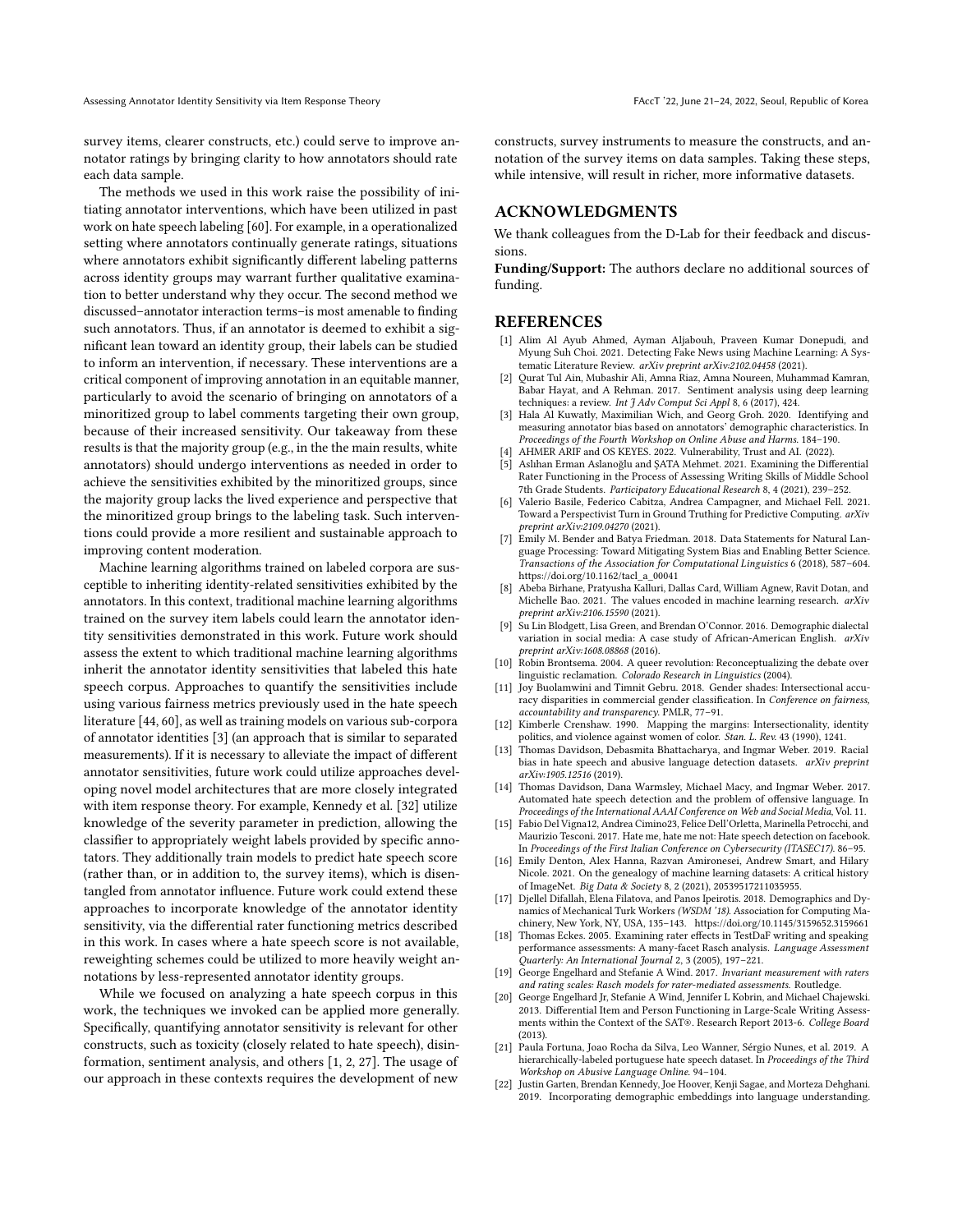FAccT '22, June 21-24, 2022, Seoul, Republic of Korea Pratik S. Sachdeva, Renata Barreto, Claudia von Vacano, and Chris J. Kennedy

Cognitive science 43, 1 (2019), e12701.

- <span id="page-11-17"></span>[23] R Stuart Geiger, Kevin Yu, Yanlai Yang, Mindy Dai, Jie Qiu, Rebekah Tang, and Jenny Huang. 2020. Garbage in, garbage out? Do machine learning application papers in social computing report where human-labeled training data comes from?. In Proceedings of the 2020 Conference on Fairness, Accountability, and Transparency. 325–336.
- <span id="page-11-1"></span>[24] Mor Geva, Yoav Goldberg, and Jonathan Berant. 2019. Are we modeling the task or the annotator? an investigation of annotator bias in natural language understanding datasets. arXiv preprint arXiv:1908.07898 (2019).
- <span id="page-11-21"></span>[25] Michael Wojatzki Tobias Horsmann Darina Gold and Torsten Zesch. 2018. Do women perceive hate differently: Examining the relationship between hate speech, gender, and agreement judgments. (2018).
- <span id="page-11-8"></span>[26] Nitesh Goyal and et al. 2022. Is Your Toxicity My Toxicity? Exploring the Impact of Rater Identity on Toxicity Annotation. In The 25th ACM Conference On Computer-Supported Cooperative Work And Social Computing. ACM.
- <span id="page-11-48"></span>[27] Isuru Gunasekara and Isar Nejadgholi. 2018. A review of standard text classification practices for multi-label toxicity identification of online content. In Proceedings of the 2nd workshop on abusive language online (ALW2). 21–25.
- <span id="page-11-13"></span>[28] Ronald K Hambleton, Hariharan Swaminathan, and H Jane Rogers. 1991. Fundamentals of item response theory. Vol. 2. Sage.
- <span id="page-11-2"></span>[29] Dirk Hovy and Shrimai Prabhumoye. 2021. Five sources of bias in natural language processing. Language and Linguistics Compass 15, 8 (2021), e12432.
- <span id="page-11-35"></span>[30] Alvi Md Ishmam and Sadia Sharmin. 2019. Hateful speech detection in public facebook pages for the bengali language. In 2019 18th IEEE International Conference On Machine Learning And Applications (ICMLA). IEEE, 555–560.
- <span id="page-11-43"></span>[31] Anna Jørgensen, Dirk Hovy, and Anders Søgaard. 2015. Challenges of studying and processing dialects in social media. In Proceedings of the Workshop on Noisy User-generated Text. Association for Computational Linguistics, Beijing, China, 9–18.<https://doi.org/10.18653/v1/W15-4302>
- <span id="page-11-16"></span>[32] Chris J Kennedy, Geoff Bacon, Alexander Sahn, and Claudia von Vacano. 2020. Constructing interval variables via faceted Rasch measurement and multitask deep learning: a hate speech application.  $arXiv$  preprint  $arXiv:2009.10277$  (2020).
- <span id="page-11-23"></span>[33] Jae Yeon Kim, Carlos Ortiz, Sarah Nam, Sarah Santiago, and Vivek Datta. 2020. Intersectional bias in hate speech and abusive language datasets. arXiv preprint arXiv:2005.05921 (2020).
- <span id="page-11-28"></span>[34] Adrienne Kline, Theresa Kline, Zahra Shakeri Hossein Abad, and Joon Lee. 2020. Using Item Response Theory for Explainable Machine Learning in Predicting Mortality in the Intensive Care Unit: Case-Based Approach. Journal of Medical Internet Research 22, 9 (2020), e20268.
- <span id="page-11-33"></span>[35] Kimi Kondo-Brown. 2002. A FACETS analysis of rater bias in measuring Japanese second language writing performance. Language Testing 19, 1 (2002), 3–31.
- <span id="page-11-42"></span>Klaus Krippendorff. 1980. Validity in content analysis. (1980).
- <span id="page-11-6"></span>[37] Klaus Krippendorff. 2011. Computing Krippendorff's alpha-reliability. (2011).
- <span id="page-11-9"></span>[38] Savannah Larimore, Ian Kennedy, Breon Haskett, and Alina Arseniev-Koehler. 2021. Reconsidering Annotator Disagreement about Racist Language: Noise or Signal?. In Proceedings of the Ninth International Workshop on Natural Language Processing for Social Media. 81–90.
- <span id="page-11-38"></span>[39] John M Linacre. 1994. Many-Facet Rasch Measurement. MESA press.
- <span id="page-11-40"></span>[40] John M. Linacre. 2015. Facets computer program for many-facet Rasch measurement.
- <span id="page-11-39"></span>[41] John M Linacre and Benjamin D Wright. 2002. Construction of measures from many-facet data. Journal of Applied Measurement (2002).
- <span id="page-11-25"></span>[42] Fernando Martínez-Plumed, Ricardo BC Prudêncio, Adolfo Martínez-Usó, and José Hernández-Orallo. 2019. Item response theory in AI: Analysing machine learning classifiers at the instance level. Artificial Intelligence 271 (2019), 18–42.
- <span id="page-11-0"></span>[43] Ninareh Mehrabi, Fred Morstatter, Nripsuta Saxena, Kristina Lerman, and Aram Galstyan. 2021. A survey on bias and fairness in machine learning. ACM Computing Surveys (CSUR) 54, 6 (2021), 1–35.
- <span id="page-11-15"></span>[44] Marzieh Mozafari, Reza Farahbakhsh, and Noël Crespi. 2020. Hate speech detection and racial bias mitigation in social media based on BERT model. PloS one 15, 8 (2020), e0237861.
- <span id="page-11-29"></span>[45] Carol M Myford and Edward W Wolfe. 2003. Detecting and measuring rater effects using many-facet Rasch measurement: Part I. Journal of applied measurement 4, 4 (2003), 386–422.
- <span id="page-11-30"></span>[46] Carol M Myford and Edward W Wolfe. 2004. Detecting and measuring rater effects using many-facet Rasch measurement: Part II. Journal of applied measurement 5, 2 (2004), 189–227.
- <span id="page-11-7"></span>[47] Safiya Umoja Noble. 2018. Algorithms of oppression. In Algorithms of Oppression. New York University Press.
- <span id="page-11-11"></span>[48] Melvin R Novick. 1966. The axioms and principal results of classical test theory. Journal of mathematical psychology 3, 1 (1966), 1–18.
- <span id="page-11-5"></span>[49] Ellie Pavlick, Matt Post, Ann Irvine, Dmitry Kachaev, and Chris Callison-Burch. 2014. The language demographics of amazon mechanical turk. Transactions of the Association for Computational Linguistics 2 (2014), 79–92.
- <span id="page-11-3"></span>[50] Barbara Plank, Dirk Hovy, and Anders Søgaard. 2014. Linguistically debatable or just plain wrong?. In Proceedings of the 52nd Annual Meeting of the Association for Computational Linguistics (Volume 2: Short Papers). 507–511.
- <span id="page-11-36"></span>[51] Fabio Poletto, Valerio Basile, Cristina Bosco, Viviana Patti, and Marco Stranisci. 2019. Annotating hate speech: Three schemes at comparison. In 6th Italian Conference on Computational Linguistics, CLiC-it 2019, Vol. 2481. CEUR-WS, 1–8.
- <span id="page-11-45"></span>[52] Daniel Preoţiuc-Pietro and Lyle Ungar. 2018. User-level race and ethnicity predictors from twitter text. In Proceedings of the 27th International Conference on Computational Linguistics. 1534–1545.
- <span id="page-11-26"></span>[53] Ricardo BC Prudêncio, José Hernández-Orallo, and Adolfo Martınez-Usó. 2015. Analysis of instance hardness in machine learning using item response theory. In Second International Workshop on Learning over Multiple Contexts in ECML.
- <span id="page-11-44"></span>[54] Megan Randall, Alena Stern, and Yipeng Su. 2021. Five Ethical Risks to Consider before Filling Missing Race and Ethnicity Data. (2021).
- <span id="page-11-14"></span>[55] George Rasch. 1968. A mathematical theory of objectivity and its consequences for model construction. In Report from European Meeting on Statistics, Econometrics and Management Sciences, Amsterdam.
- <span id="page-11-18"></span>[56] Joel Ross, Andrew Zaldivar, Lilly Irani, and Bill Tomlinson. 2009. Who are the turkers? worker demographics in amazon mechanical turk. Department of Informatics, University of California, Irvine, USA, Tech. Rep (2009), 49.
- <span id="page-11-47"></span>[57] Jürgen Rost. 1990. Rasch models in latent classes: An integration of two approaches to item analysis. Applied Psychological Measurement 14, 3 (1990), 271– 282.
- <span id="page-11-31"></span>[58] Frank E Saal, Ronald G Downey, and Mary A Lahey. 1980. Rating the ratings: Assessing the psychometric quality of rating data. Psychological bulletin 88, 2 (1980), 413.
- <span id="page-11-34"></span>[59] P. S. Sachdeva, R. Barreto, C. von Vacano, and C. J. Kennedy. 2022. Assessing Annotator Identity Sensitivity via Item Response Theory: A Case Study in a Hate Speech Corpus. [https://github.com/dlab-projects/annotator\\_sensitivity\\_irt.](https://github.com/dlab-projects/annotator_sensitivity_irt)
- <span id="page-11-10"></span>[60] Maarten Sap, Dallas Card, Saadia Gabriel, Yejin Choi, and Noah A Smith. 2019. The risk of racial bias in hate speech detection. In Proceedings of the 57th annual meeting of the association for computational linguistics. 1668–1678.
- <span id="page-11-22"></span>[61] Maarten Sap, Swabha Swayamdipta, Laura Vianna, Xuhui Zhou, Yejin Choi, and Noah A Smith. 2021. Annotators with Attitudes: How Annotator Beliefs And Identities Bias Toxic Language Detection. arXiv preprint arXiv:2111.07997 (2021).
- <span id="page-11-24"></span>[62] Morgan Klaus Scheuerman, Alex Hanna, and Emily Denton. 2021. Do datasets have politics? Disciplinary values in computer vision dataset development. Proceedings of the ACM on Human-Computer Interaction 5, CSCW2 (2021), 1–37.
- <span id="page-11-4"></span>[63] Rion Snow, Brendan O'connor, Dan Jurafsky, and Andrew Y Ng. 2008. Cheap and fast–but is it good? evaluating non-expert annotations for natural language tasks. In Proceedings of the 2008 conference on empirical methods in natural language processing. 254–263.
- <span id="page-11-12"></span>[64] Steven E Stemler and Adam Naples. 2021. Rasch Measurement v. Item Response Theory: Knowing When to Cross the Line. Practical Assessment, Research, and Evaluation 26, 1 (2021), 11.
- <span id="page-11-46"></span>[65] Carolin Strobl, Julia Kopf, and Achim Zeileis. 2015. Rasch trees: A new method for detecting differential item functioning in the Rasch model. Psychometrika 80, 2 (2015), 289–316.
- <span id="page-11-19"></span>[66] Zeerak Waseem. 2016. Are you a racist or am i seeing things? annotator influence on hate speech detection on twitter. In Proceedings of the first workshop on NLP and computational social science. 138–142.
- <span id="page-11-20"></span>[67] Zeerak Waseem and Dirk Hovy. 2016. Hateful symbols or hateful people? predictive features for hate speech detection on twitter. In Proceedings of the NAACL student research workshop. 88–93.
- <span id="page-11-37"></span>[68] Mark Wilson. 2004. Constructing measures: An item response modeling approach. Routledge.
- <span id="page-11-41"></span>[69] Edward W Wolfe, Bradley C Moulder, and Carol M Myford. 1999. Detecting differential rater functioning over time (DRIFT) using a Rasch multi-faceted rating scale model. (1999).
- <span id="page-11-32"></span>[70] Benjamin D Wright and Geofferey N Masters. 1982. Rating scale analysis. MESA press. [71] Yan Xu, Quanlong Li, Huirong Dong, and Yuanlong Chen. 2020. A Learning Abil-
- <span id="page-11-27"></span>ity Evaluation Method Based On Item Response Theory and Machine Learning Method. In Proceedings of the 2020 The 3rd International Conference on Big Data and Education. 55–60.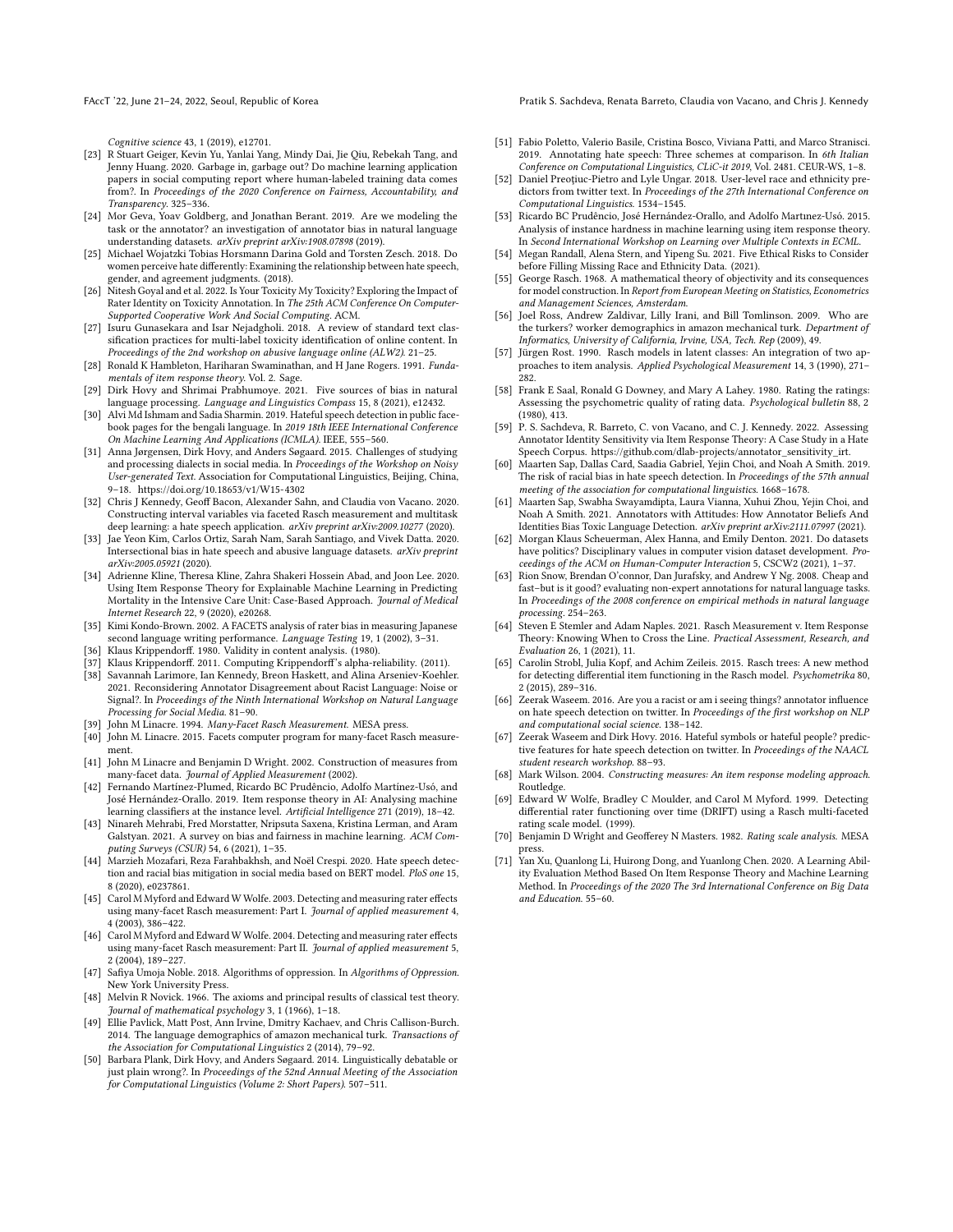# <span id="page-12-0"></span>A HATE SPEECH CONSTRUCT

We utilized a construct of hate speech developed by Kennedy et al. [\[32\]](#page-11-16). This construct reflects the authors' conceptualization of a hate speech spectrum, informed by qualitative assessment of a reference set of hate speech comments. We reproduce the construct by Kennedy et al. for convenience in Table [S1.](#page-13-0) The construct contains seven levels, spanning the hate speech–counterspeech spectrum. Higher levels on the construct correspond to more hatefulness. Kennedy et al. conceptualized the highest level as condoning genocide toward a target identity. "Bias" constitutes the lower end of the construct (Level 1), which the authors conceptualized as having the lowest degree of hatefulness. The authors then denoted a Level 0 as "Neutral Speech". Comments exhibiting positive or supportive sentiment were also conceptualized along the same hate speech construct, but on the opposite end of the spectrum (in this case, negative levels).

In order to determine where on the hate speech spectrum a comment lies, survey items must be used to interrogate the different levels of the construct. Kennedy et al. devised a set of nine survey questions that aimed to assess the degree of hatefulness expressed by a comment. These survey items are reproduced in Table [S2.](#page-14-0) The authors supplemented these items with an additional question that directly asked for a hate speech classification. Annotator responses to these survey items across a wide range of social media comments could then be passed into an item response theory model to directly quantify the hate speech spectrum implied by Table [S1.](#page-13-0)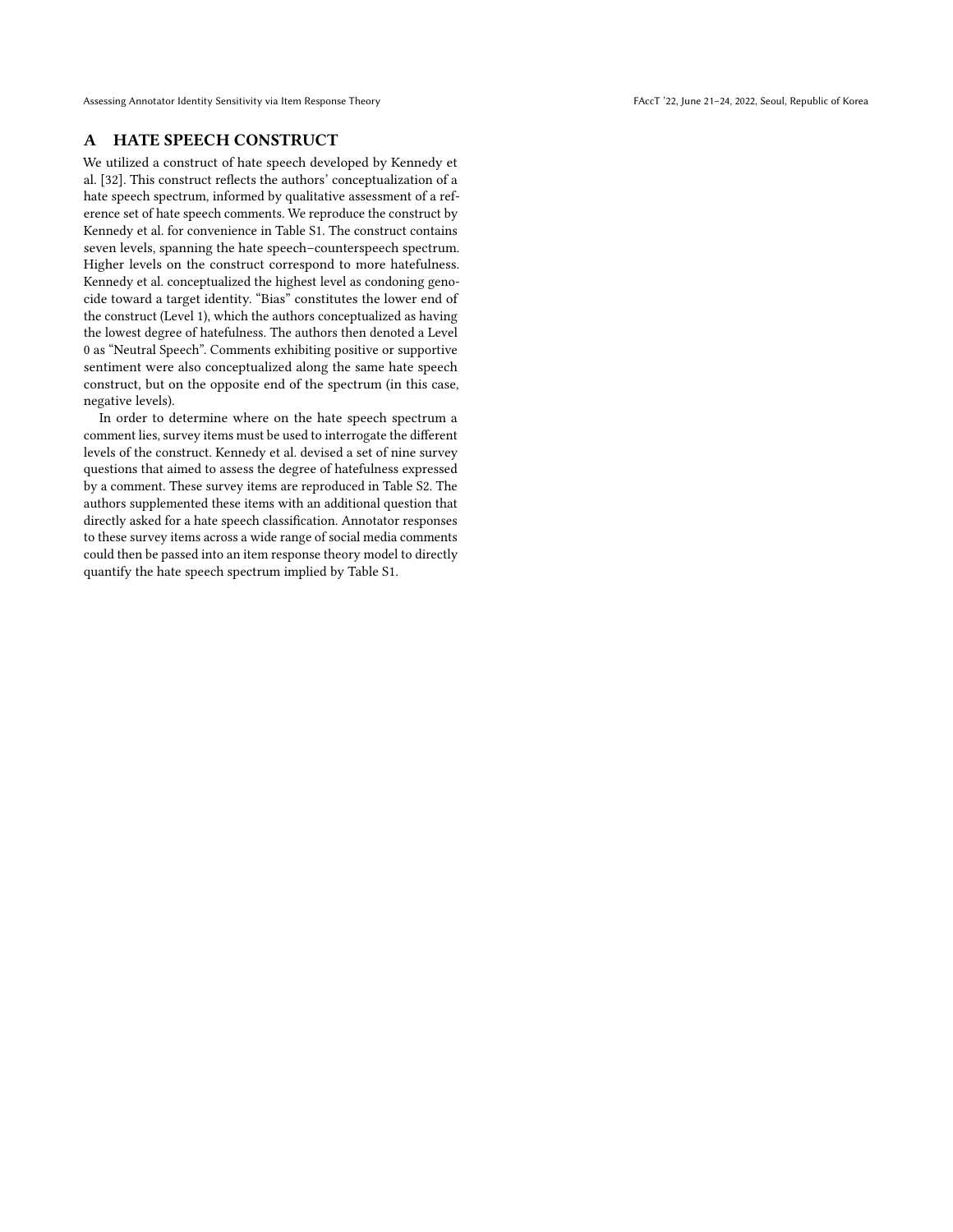<span id="page-13-0"></span>

| Level        | Summary        | <b>Brief description</b>                            | Example from social media                 |  |  |  |
|--------------|----------------|-----------------------------------------------------|-------------------------------------------|--|--|--|
| 5            | Genocide       | Support for or intention of systematically killing  | Every g**k in #LosAngeles should be de-   |  |  |  |
|              |                | all or a large number of a protected identity group | ported or killed.                         |  |  |  |
| 4            | Violence       | Threat or support of physical force or emotional    | #whitepowerI'll hang you n****r           |  |  |  |
|              |                | abuse intended to hurt or kill members of a pro-    |                                           |  |  |  |
|              |                | tected identity group                               |                                           |  |  |  |
| 3            | Dehumanization | Depriving a protected group of human-like quali-    | You're all a bunch of human cockroaches   |  |  |  |
|              |                | ties, such as comparison to an animal, insect, or   | is what you are You ch <sup>**</sup> ks   |  |  |  |
|              |                | disease                                             |                                           |  |  |  |
| 2            | Hostility      | Unfriendliness or opposition to a protected iden-   | Learn the fucking language you fucking    |  |  |  |
|              |                | tity group, such as through slurs, profanity, or    | useless immigrant.                        |  |  |  |
|              |                | insults                                             |                                           |  |  |  |
| $\mathbf{1}$ | <b>Bias</b>    | Inclination or preference against a protected iden- | @[NAME] They are arabs. Do you need       |  |  |  |
|              |                | tity group, including prejudice                     | any other explanations?                   |  |  |  |
| $\Omega$     | Neutral        | Descriptive or other non-harmful references to      | Go get a job at Dick's Sporting Goods and |  |  |  |
|              |                | identity groups                                     | try to work at being a better person      |  |  |  |
| $-1$         | Counterspeech  | Response to hate speech that seeks to undermine     | No, the chances of a muslim shooting you  |  |  |  |
|              |                | its impact and standing                             | in America is almost nil. There are over  |  |  |  |
|              |                |                                                     | 50K gun deaths every year christian USA   |  |  |  |
| $-2.$        | Supportive     | Respectful, prideful, or other solidarity-based     | I'm bi. And a good listener if you need a |  |  |  |
|              |                | messaging about a protected identity group(s)       | friend                                    |  |  |  |

Table S1: Construct for hate speech–counterspeech spectrum. Increasing levels correspond to a higher degree of hatefulness.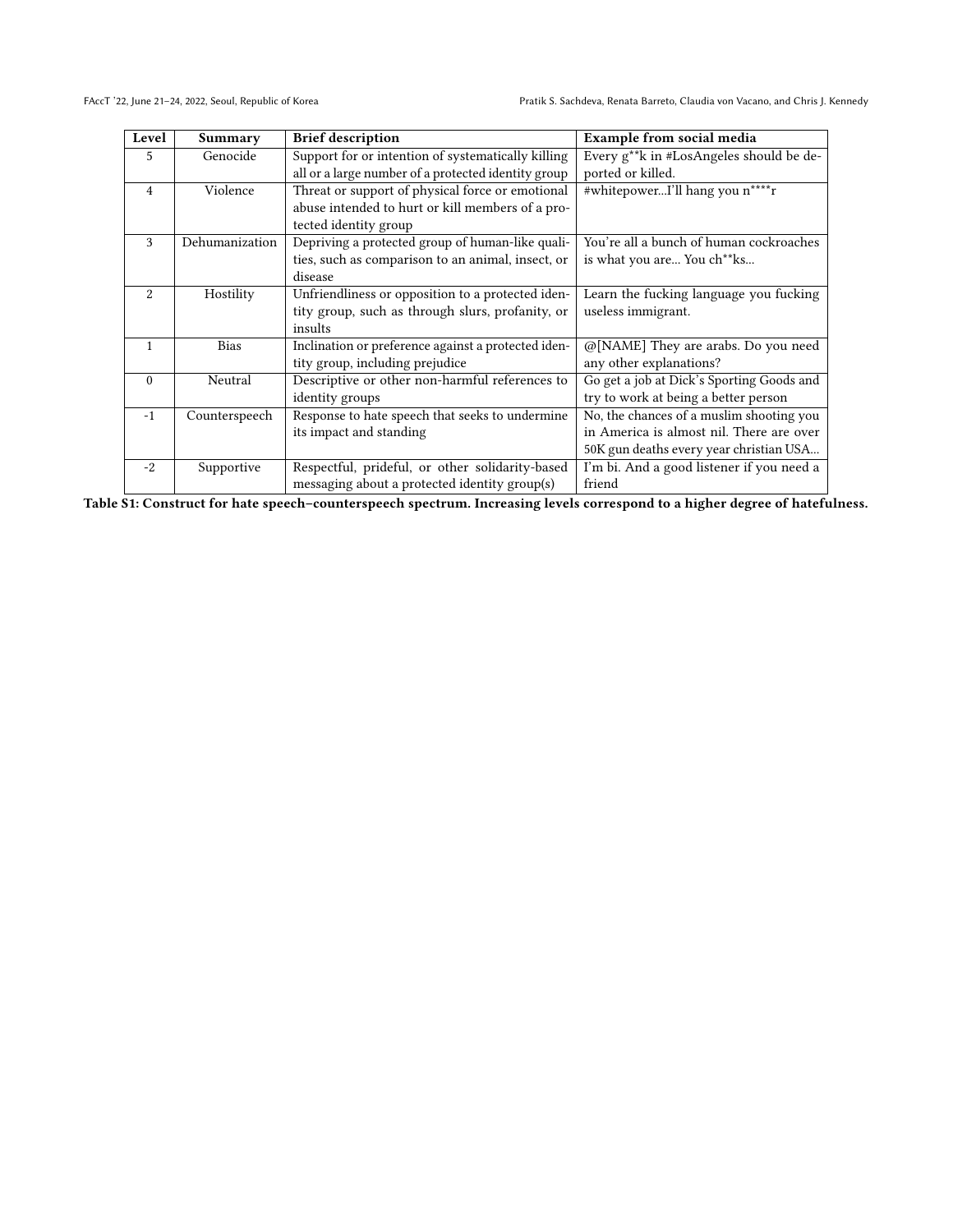<span id="page-14-0"></span>

| Item name     | Prompt                                                   | <b>Response options</b>                                     |
|---------------|----------------------------------------------------------|-------------------------------------------------------------|
| Sentiment     | How would you describe the sentiment of this com-        | Strongly negative, somewhat negative, neutral, some-        |
|               | ment?                                                    | what positive, strongly positive                            |
| Respect       | Is this comment respectful towards the group(s) you      | Strongly disrespectful, disrespectful, neutral, respectful, |
|               | previously identified?                                   | strongly respectful                                         |
| Insult        | Do you agree or disagree with the following statement:   | Strongly disagree, disagree, neither disagree nor agree,    |
|               | This comment is insulting towards the group(s) you       | agree, strongly agree                                       |
|               | previously identified.                                   |                                                             |
| Humiliate     | Do you agree or disagree with the following statement:   | Strongly disagree, disagree, neither disagree nor agree,    |
|               | This comment is humiliating towards the group(s) you     | agree, strongly agree                                       |
|               | previously identified.                                   |                                                             |
| Status        | This comment states that the group(s) you previously     | Strongly inferior, inferior, neither superior nor inferior, |
|               | identified is:                                           | superior, strongly superior                                 |
| Dehumanize    | Do you agree or disagree with the following statement:   | Strongly disagree, disagree, neither disagree nor agree,    |
|               | This comment dehumanizes the group(s) you previ-         | agree, strongly agree                                       |
|               | ously identified (e.g., by comparing them to an animal). |                                                             |
| Violence      | Do you agree or disagree with the following state-       | Strongly disagree, disagree, neither disagree nor agree,    |
|               | ment: This comment calls for using violence against      | agree, strongly agree                                       |
|               | the group(s) you previously identified.                  |                                                             |
| Genocide      | Do you agree or disagree with the following statement:   | Strongly disagree, disagree, neither disagree nor agree,    |
|               | This comment calls for the deliberate killing of a large | agree, strongly agree                                       |
|               | group of people from the group(s) you previously iden-   |                                                             |
|               | tified.                                                  |                                                             |
| Attack-Defend | Is the comment attacking or defending the group(s) you   | Strongly defending, defending, neither defending nor        |
|               | previously identified?                                   | attacking, attacking, strongly attacking                    |
| Hate speech   | Does this comment contain hate speech, defined as        | Yes, no, unclear                                            |
|               | "bias-motivated, hostile and malicious language tar-     |                                                             |
|               | geted at a person/group because of their actual or per-  |                                                             |
|               | ceived innate characteristics, especially when the group |                                                             |
|               | is unnecessarily labeled?                                |                                                             |

Table S2: Survey items used to interrogate hate speech construct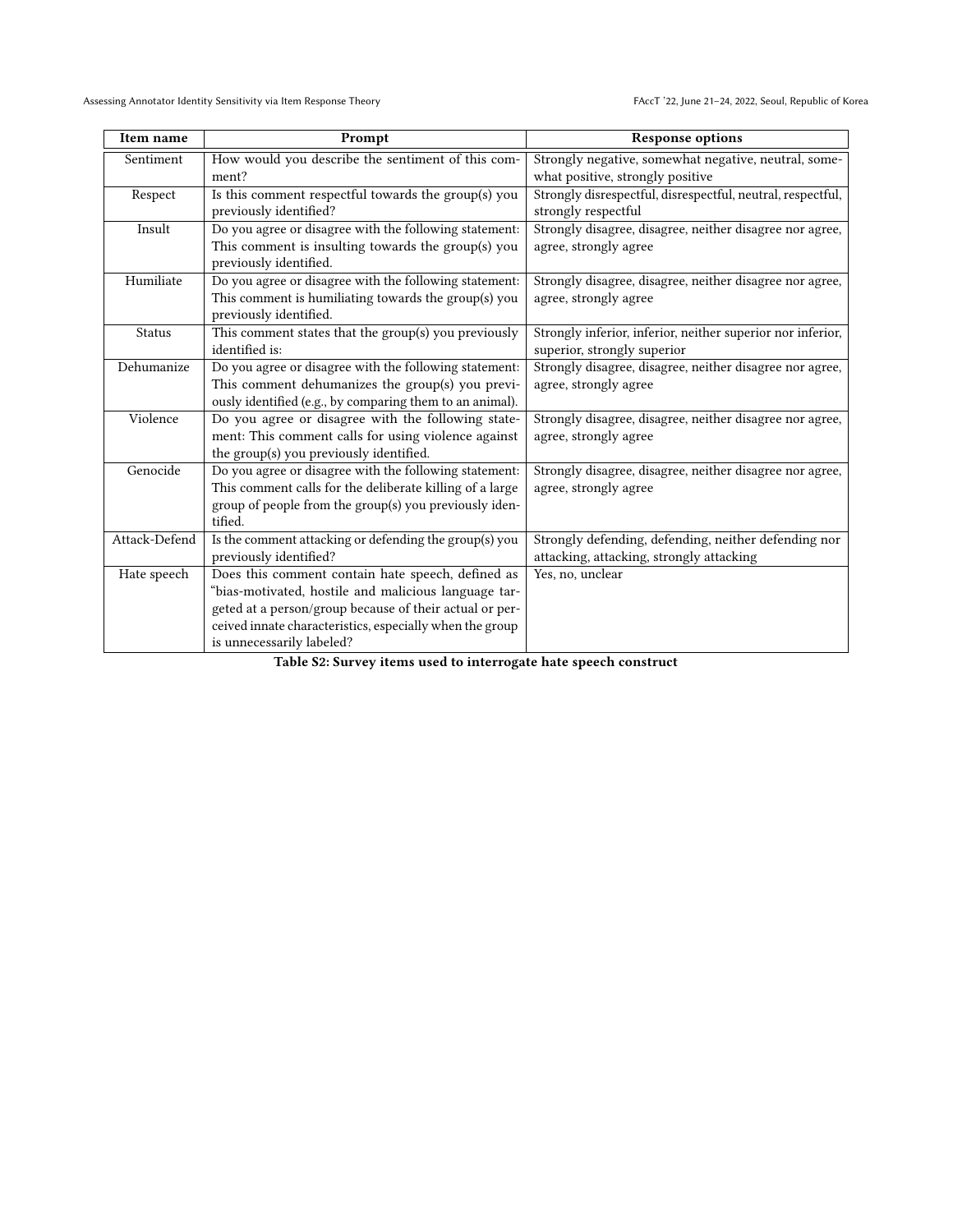# <span id="page-15-0"></span>B EXTENDED RESULTS

In this section, we include additional figures supporting the main text.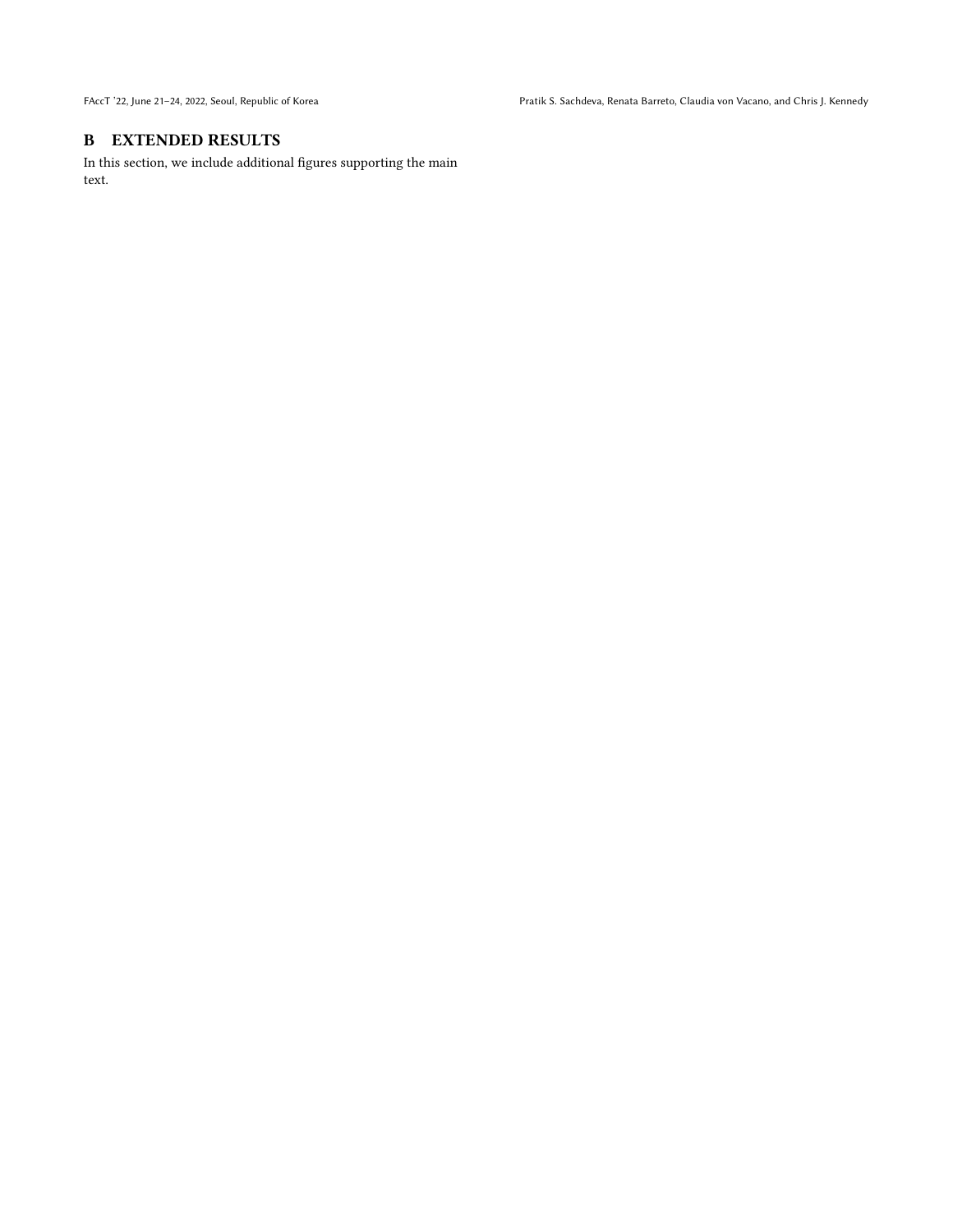<span id="page-16-0"></span>

| Annotator<br>Group  | Sentiment |       |       |       | Respect Insult Status Dehumanization | Physical<br>Violence | Genocide | Attack | Hate<br>Defend Speech |
|---------------------|-----------|-------|-------|-------|--------------------------------------|----------------------|----------|--------|-----------------------|
| Black<br>Annotators | 0.403     | 0.421 | 0.364 | 0.406 | 0.372                                | 0.711                | 0.694    | 0.374  | 0.646                 |
| White<br>Annotators | 0.438     | 0.498 | 0.391 | 0.309 | 0.366                                | 0.662                | 0.642    | 0.381  | 0.686                 |
| All<br>Annotators   | 0.381     | 0.378 | 0.355 | 0.436 | 0.371                                | 0.629                | 0.656    | 0.348  | 0.537                 |

<span id="page-16-1"></span>Table S3: Krippendorff's alpha calculated on each survey item (columns) for different subsets of annotators (rows): Black annotators, white annotators, and all annotators. These values were calculated on comments that target either Black or white identity.

| <b>Target Identity</b><br>Group | Krippendorff's Alpha |  |  |
|---------------------------------|----------------------|--|--|
| Age                             | 0.341                |  |  |
| Disability                      | 0.744                |  |  |
| Gender                          | 0.712                |  |  |
| National Origin                 | 0.570                |  |  |
| Race                            | 0.672                |  |  |
| Religion                        | 0.797                |  |  |
| Sexual Orientation              | 0.718                |  |  |

Table S4: Krippendorff's alpha calculated on the annotator labels identifying the targets of each comment. Agreement values are calculated across all comments, indicating whether the degree to which annotators indicated similar binary assignment of target identity groups to each comment.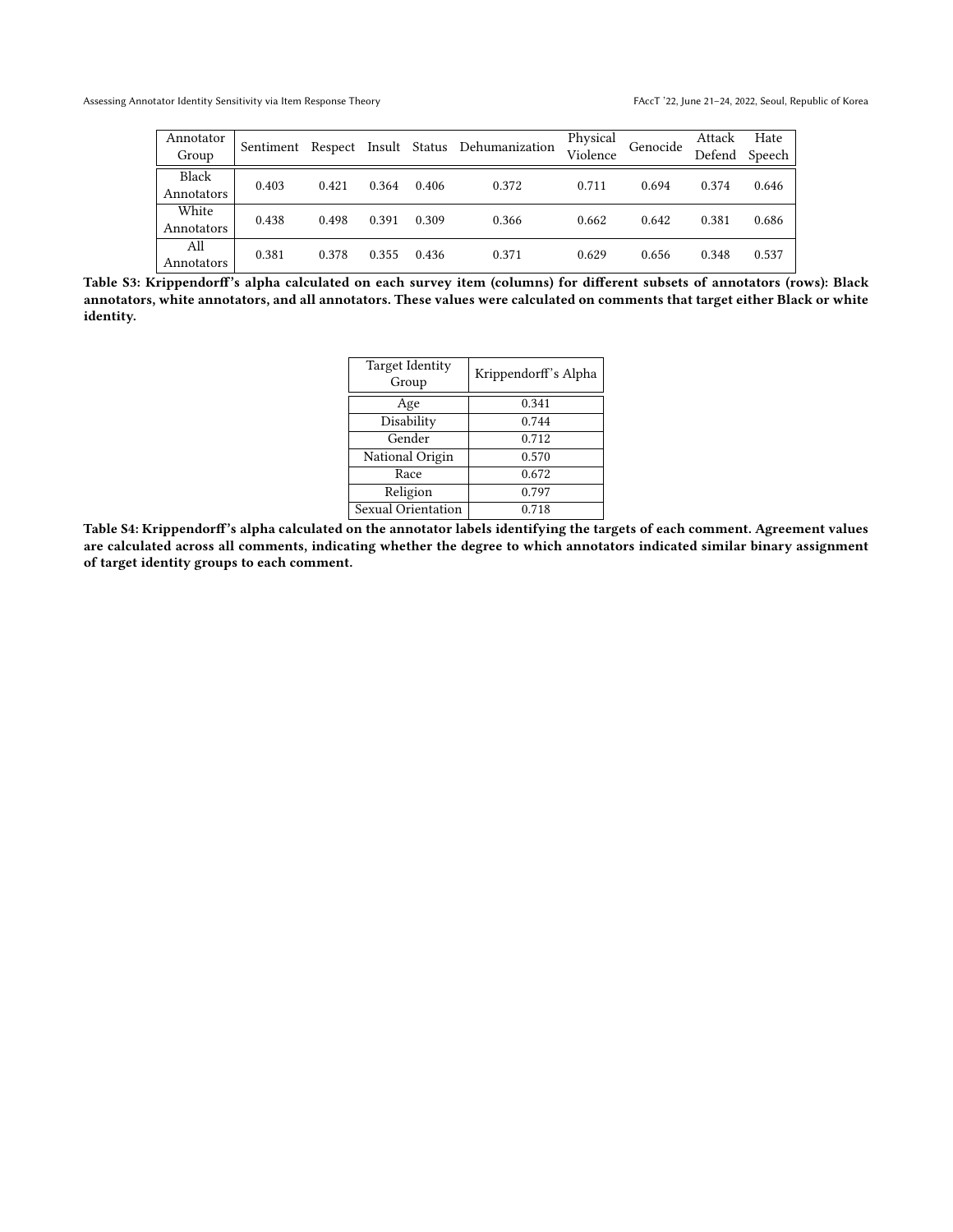<span id="page-17-0"></span>

Figure S1: Annotator identity can corresponds to their lean toward Women- or Men- targeting comments. The x-axis captures several different identity groups, including (i) Gender: Men (M) vs. Women; (ii) Sexual Orientation: Straight (S) vs. Queer (Q) annotators; (iii) Religion: Christians (C) vs. Atheist and non-religious annotators (NR); (iv) Education: annotators with High School (HS), College (C), or Graduate (G) education (v) Income: Low-income (L), Middle-income (M), and High-income (H); and (vi) Ideology: Liberal (L) vs. Independent (I) vs. Conservative (C) annotators; and (vii) Race: Black (B) vs. white (W) annotators. Identity groups are sorted by increasing p-value. a. The distribution of annotator leans, equal to the difference in severities obtained from sub-corpora of Women-targeting comments and Men-targeting comments. A positive annotator lean implies that the annotator is more likely to rate Women-targeting speech as exhibiting elements of hate speech. Significance markers denote Kruskal test of medians (\*\*\*: p <  $10^{-3}$ ; \*\*: p <  $10^{-2}$ ). b. The change in odds ratio of rating a comment that targets female<br>identity vs. male identity. Higher values indicate a higher likelihood of rating Wome identity vs. male identity. Higher values indicate a higher likelihood of rating Women-targeting speech as hateful. Error bars denote 95% confidence intervals on the median odds ratio.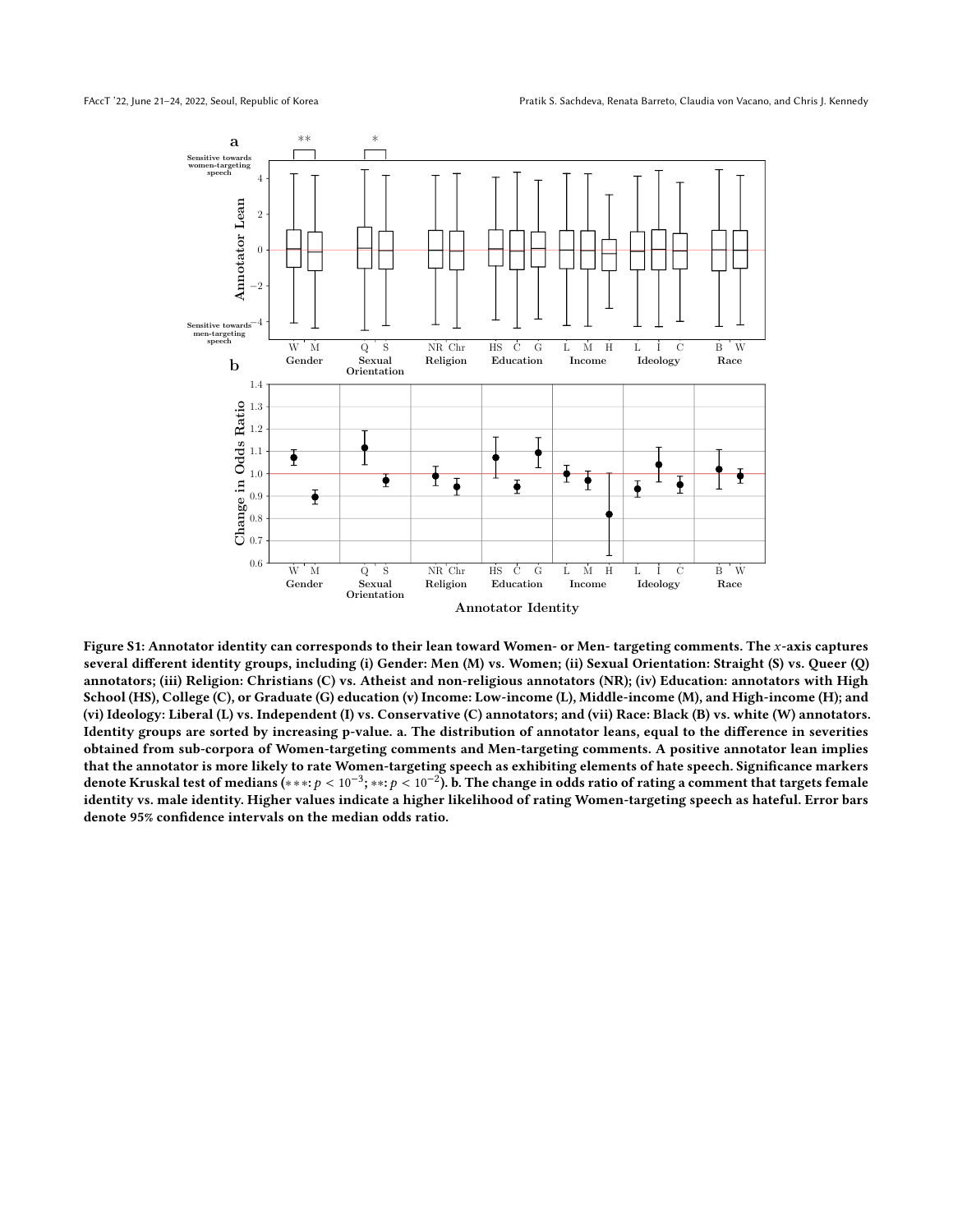<span id="page-18-0"></span>

Figure S2: Annotator identity can corresponds to their lean toward liberal- or conservative- targeting comments. The x-axis captures several different identity groups, including (i) Ideology: Liberal (L) vs. Independent (I) vs. Conservative (C) annotators; (ii) Sexual Orientation: Straight (S) vs. Queer (Q) annotators; (iii) Religion: Christians (C) vs. Atheist and non-religious annotators (NR); (iv) Gender: Men (M) vs. Women; (v) Race: Black (B) vs. white (W) annotators; (vi) Education: annotators with High School (HS), College (C), or Graduate (G) education; and (vii) Income: Low-income (L), Middle-income (M), and High-income (H). Identity groups are sorted by increasing p-value. a. The distribution of annotator leans, equal to the difference in severities obtained from sub-corpora of liberal-targeting comments and conservative-targeting comments. A positive annotator lean implies that the annotator is more likely to rate liberal-targeting speech as exhibiting elements of hate speech. Significance markers denote Kruskal test of medians (\* \* \*: p <  $10^{-3}$ ; \*\*: p <  $10^{-2}$ ). b. The change in odds ratio of rating a comment that targets liberal identity we conservative identity. Higher values indicate a higher likelih targets liberal identity vs. conservative identity. Higher values indicate a higher likelihood of rating liberal-targeting speech as hateful. Error bars denote 95% confidence intervals on the median odds ratio.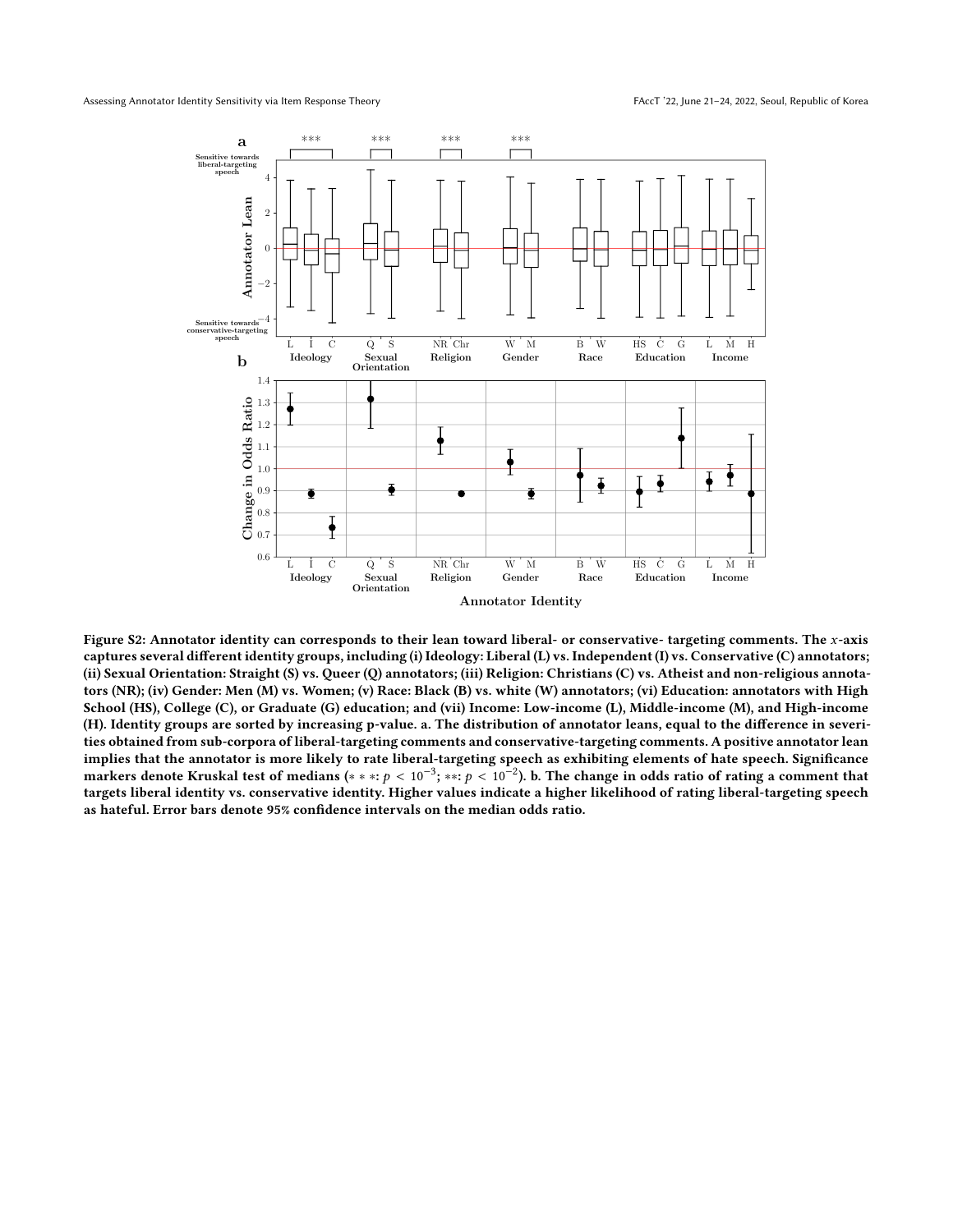<span id="page-19-0"></span>

Figure S3: Correlations amongst annotator identity groups. The Spearman correlation between several different annotator identity groups, taken across annotators in the hate speech corpus.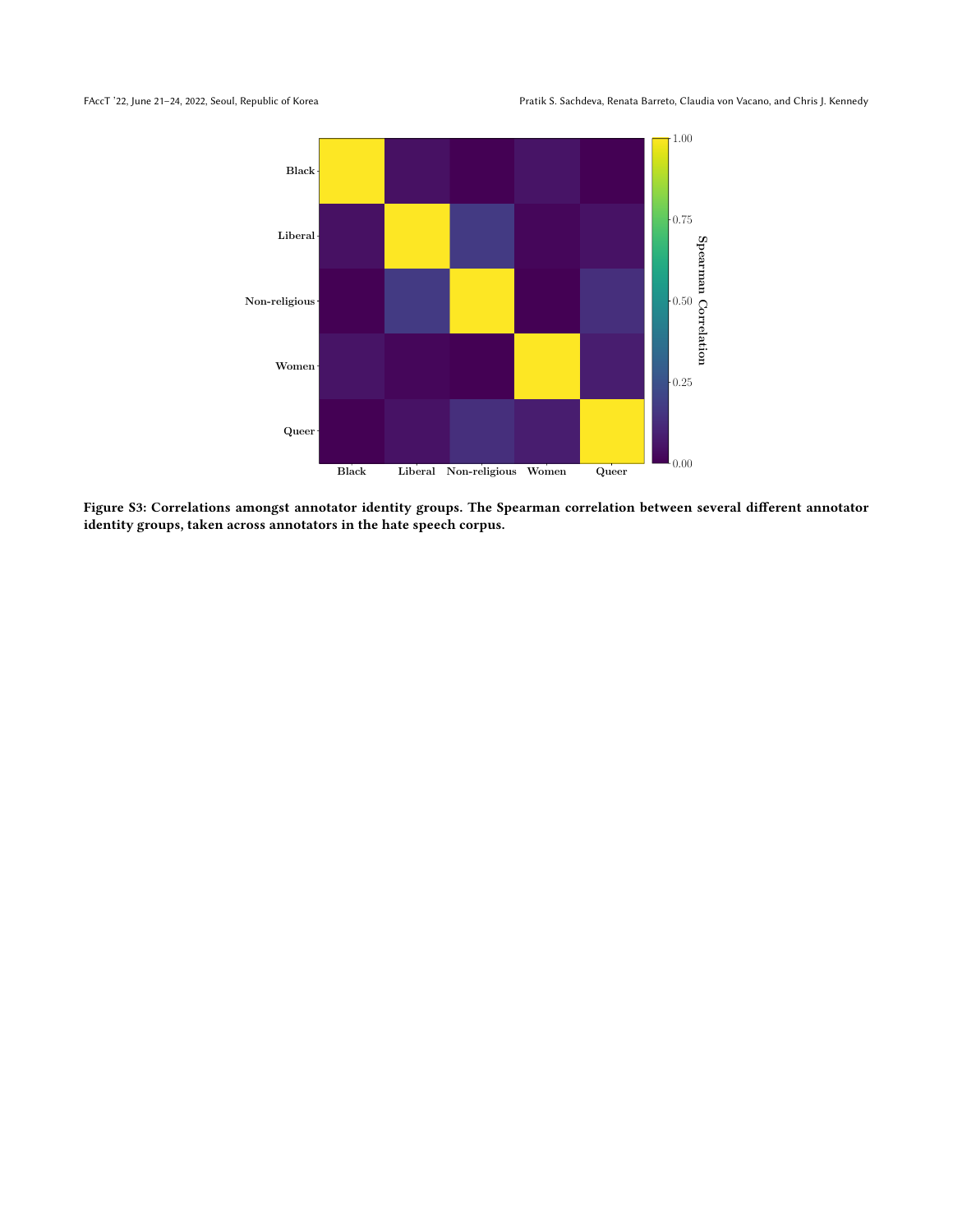<span id="page-20-0"></span>

Figure S4: Group-level interaction terms for racial identity. Each shaded square denotes a single parameter estimate within the  $8\times 8$  set of interaction terms. The x-axis denotes the annotator race, while the y-axis denotes the target race. Squares are colorcoded according to the change in the odds ratio. Higher values (black) indicate a greater sensitivity exhibited by annotators of a racial identity rating comments targeting another racial identity. An odds ratio lower than one (red) implies a reduction in sensitivity for that particular pairing. Significance markers denote p-values (\*:  $p < 10^{-1}$ ; \*\*:  $p < 10^{-2}$ ; \* \* \*:  $p < 10^{-3}$ .)